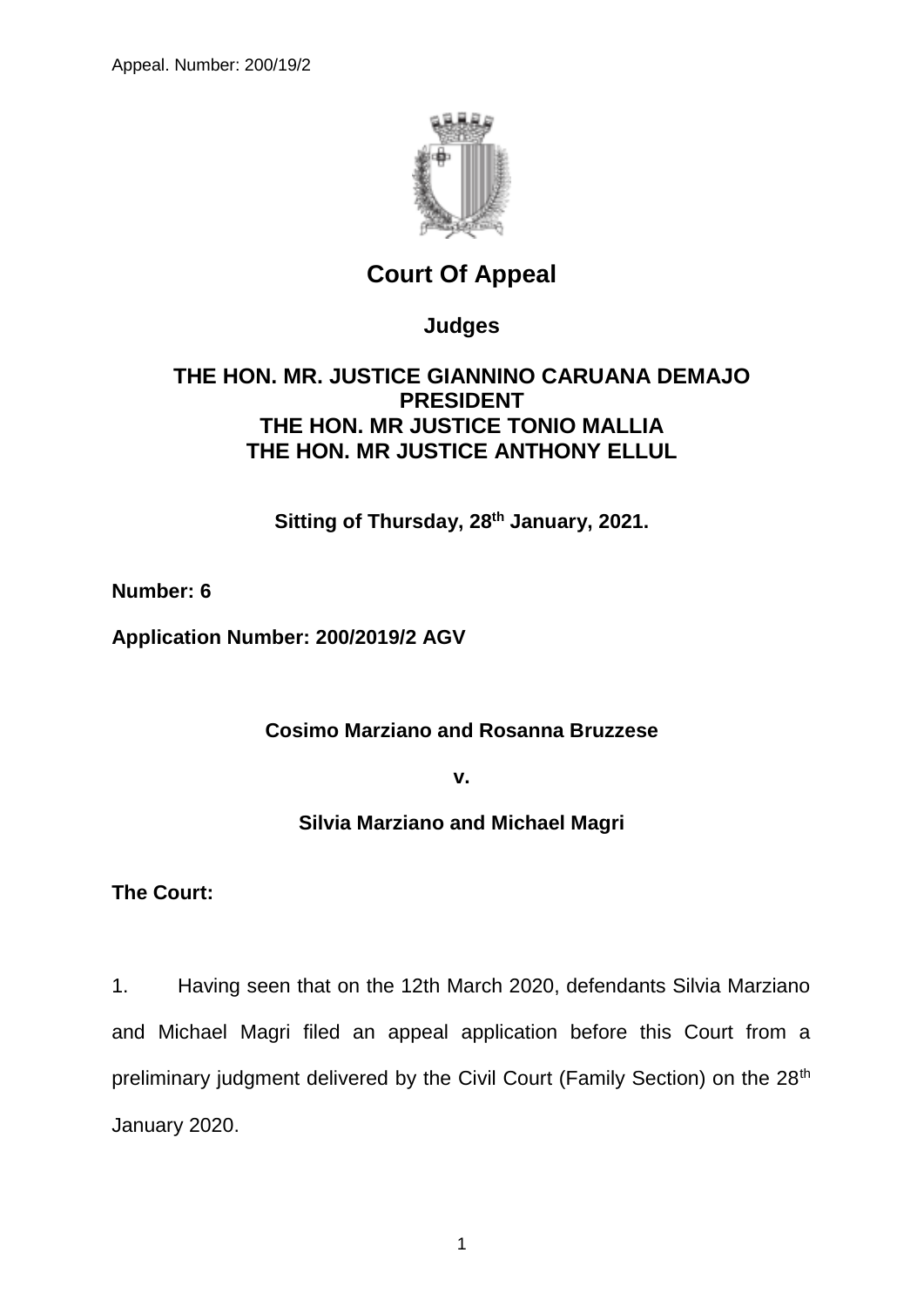2. Having also seen the acts of the case before the Court of First Instance

that led to the present appeal, namely:

2.1. That on the  $22<sup>nd</sup>$  August 2019 plaintiffs filed a sworn application

stating the following:

*"1.0 PRELIMINARY FACTS*

*"1.1 That the applicants are Italian nationals residing in Turin, Italy, who have been married since the year nineteen eighty-one (1981), and from whose marriage were born two children, Silvia and Luca;*

*"1.2 That the respondent Silvia Marziano is the applicants' daughter, while the other respondent Michael Magri is her husband, with whom she contracted marriage in two thousand and thirteen (2013), when both respondents still resided in Italy;*

*"1.3 That from the marriage of the respondents Silvia Marziano and Michael Magri, was born the minor daughter Chloe Magri on the twenty-sixth (26) of September two thousand and sixteen (2016), hereinafter referred to as the "Minor Granddaughter";*

*"1.4 That the Minor Granddaughter is, therefore, the maternal granddaughter of the applicants Cosimo Marziano and Rosanna Bruzzese;*

*"1.5 That the respondents lived in Turin Italy for a number of years, and it was in Turin that the Minor Granddaughter was born, and she resided there until the year two thousand and seventeen (2017);*

*"1.6 That while the respondents resided in Turin, Italy, the applicants had established a good relationship with the Minor Granddaughter, whom they used to frequently visit;*

*"1.7 That since the respondents relocated to Malta in 2017 together with the Minor Granddaughter, communications between the applicants and the respondents have proven to be difficult;*

*"1.8 That despite attempts to communicate with the respondents, they have not managed to arrange to meet the defendants and the Granddaughter;*

*"1.9 That although the applicant Cosimo Marziano personally visited Malta from the twenty eight (28) of March two thousand and eighteen (2018) until the second (2) April thousand and eighteen (2018) – with the hope of meeting and spending some time with the Minor Granddaughter, despite that the respondents had given him to understand that they would meet and that he*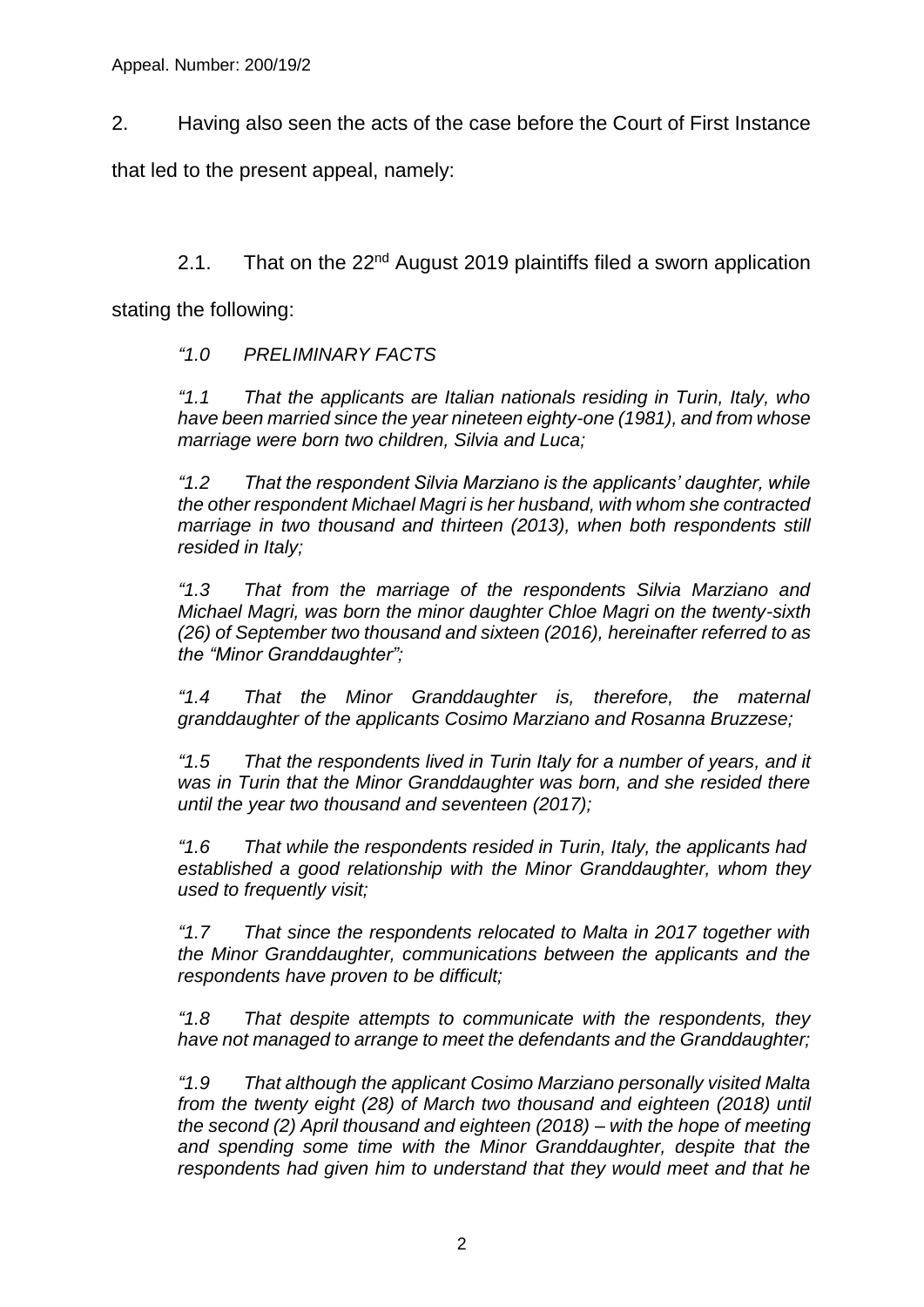*would meet also his granddaughter – the respondents did not meet with him at all;*

*"1.10 That the applicants have always proven themselves to be loving grandparents when the Minor Granddaughter still resided in Italy, and the applicants' grandpaternal affection and care towards the Minor Granddaughter is further evidenced by their repeated wish to set up an opportunity that would allow them to visit the Minor Granddaughter;*

#### *"2.0 LEGAL AND FACTUAL CONSIDERATIONS*

*"2.1 That while the applicants appreciate that parents are ultimately responsible for the care and custody of the Minor Granddaughter, there exists no justifiable reason as to why the applicants should be deprived of the possibility of having an affectionate relationship with their granddaughter;*

*"2.2. That by virtue of a recent decision taken by the European Court of Human Rights ("ECHR") in the names NeIil Vacheva vs. Georgios Babanarakis, decided on the thirty-first (31) of May two thousand and eighteen (2018), the ECHR, when faced with the question as to whether Regulation No. 2201/2003 concerning jurisdiction and the recognition and enforcement of judgments in matrimonial matters and the matters of parental responsibility extended the concepts of "parental responsibility" and "rights of access" to grandparents, held that:*

> *"It must be noted that 'rights of access' are defined broadly, encompassing in particular the right to take a child to a place other than that child's habitual residence for a limited period of time.*

> *That definition does not impose any limitation in regard to the persons who may benefit from those rights of access."*

*"It was furthermore noted through this judgment that:*

*"Regulation No. 2201/2003 does not expressly exclude a request made by grandparents for rights of access to their grandchildren from coming within the scope of that regulation."*

*... "It follows that the concept of rights of access referred to in Article 1 (2) (a) and in Article 2.7 and 2.10 of Regulation 2201/2003 must be understood as referring not only to the rights of access of parents to their child, but also to the rights of access of other persons with whom it is important for the child to maintain a personal relationship, among others, that child's grandparents, whether or not they are holders of parental responsibility."*

*"2.3. That by means of this decision, the ECHR crystallised the principle that 'parental responsibility' should extend also to grandparents, who should not be denied a right of access without justification;*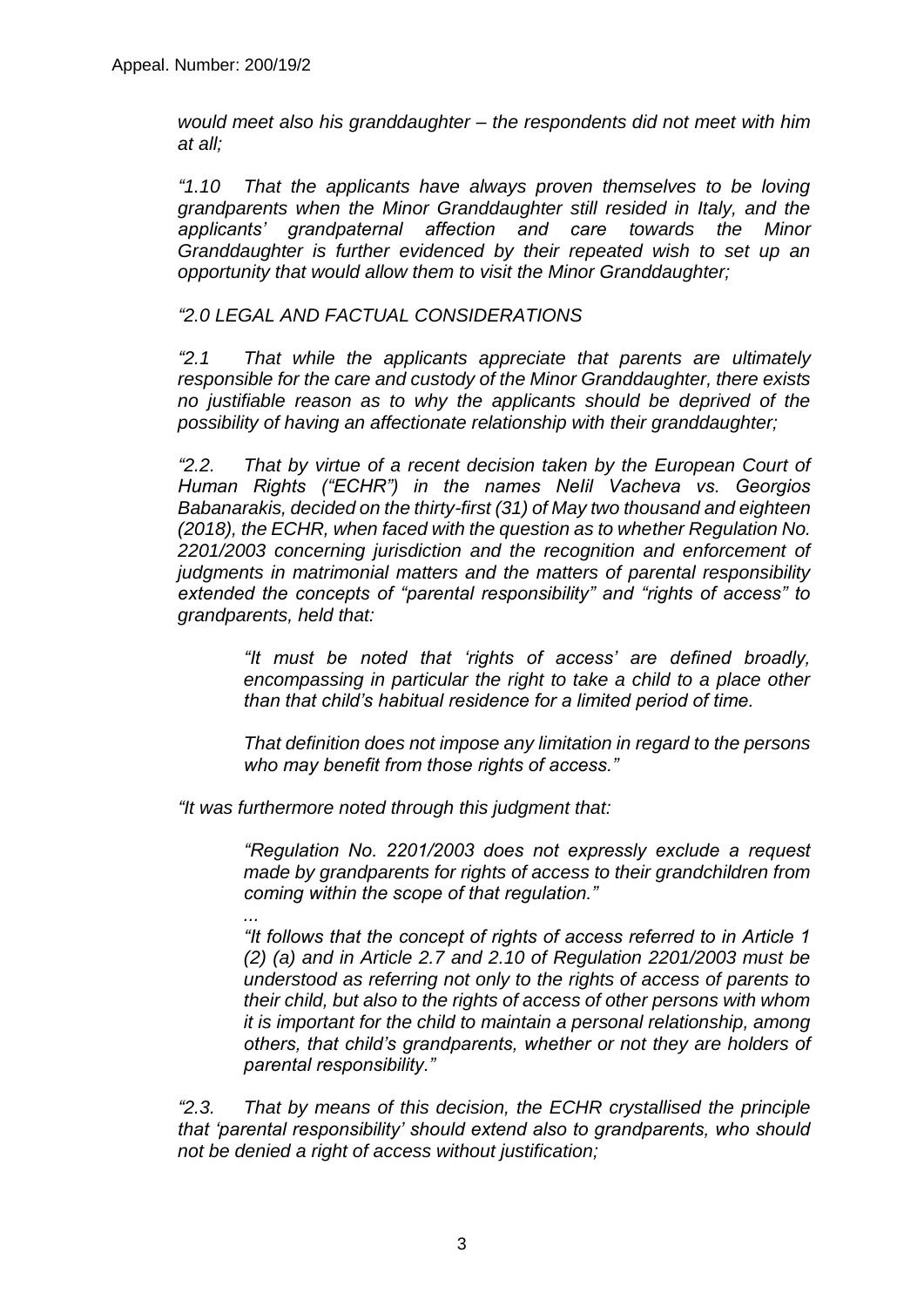*"2.4. That even through its decision taken on the thirteenth (13) June of the year nineteen seventy-nine (1979) in the names Marckx vs. Belgium, the ECHR had already established the principle that:*

> *"In the Court's opinion, "family life", within the meaning of Article 8 (art. 8), includes at least the ties between near relatives, for instance those between grandparents and grandchildren, since such relatives may play a considerable part in family life."*

*"2.5. That, furthermore, the preamble to the "Convention on Contact Concerning Children" signed on the fifteenth (15) October of the year two thousand and three (2003) by the Member States of the Council of Europe and other Signatories thereto immediately highlights:*

> *"the need for children to have contact not only with both parents but also with certain other persons having family ties with children and the importance for parents and those other persons to remain in contact with children, subject to the best interests of the child."*

*"2.6. That the tender age of the minor granddaugher further augments the need not to deprive her of the possibility of benefitting from a close and affectionate relationship with her maternal grandparents;*

*"2.7. That it follows that the rights of the applicants to establish a relationship with and have access to the Minor Granddaughter, coupled with the Minor Granddaughter's right to have contact with her maternal grandparents' should not be construed as a limitation of parental responsibilities. On the other hand, it follows that the behaviour of the respondents to deny the Minor Granddaughter from establishing a relationship with the applicants violates the Minor Granddaughter's right to family life as protected by Article 8 of the European Convention on Human Rights;*

*"2.8. That it is certainly in the best interests of the Minor Granddaughter to experience the love and affection that may be offered by grandparents;*

*"Therefore, for the reasons explained here above, and on the basis of the pronouncements of the indicated courts, the applicants humbly request this Honourable Court to:*

- *"a) Declare that it is in the best interests of the Minor Granddaughter HG to allow the applicants visitation rights;*
- *"b) Give visitation rights to the applicants with the Minor Granddaughter by establishing such days, time and such directives as are deemed by this Honourable Court to be required and which would allow the relationship of the grandparents with the Minor Granddaughter to continue to develop;*
- *"c) Give such other directives as this Honourable Court may deem to be adequate and opportune.'*;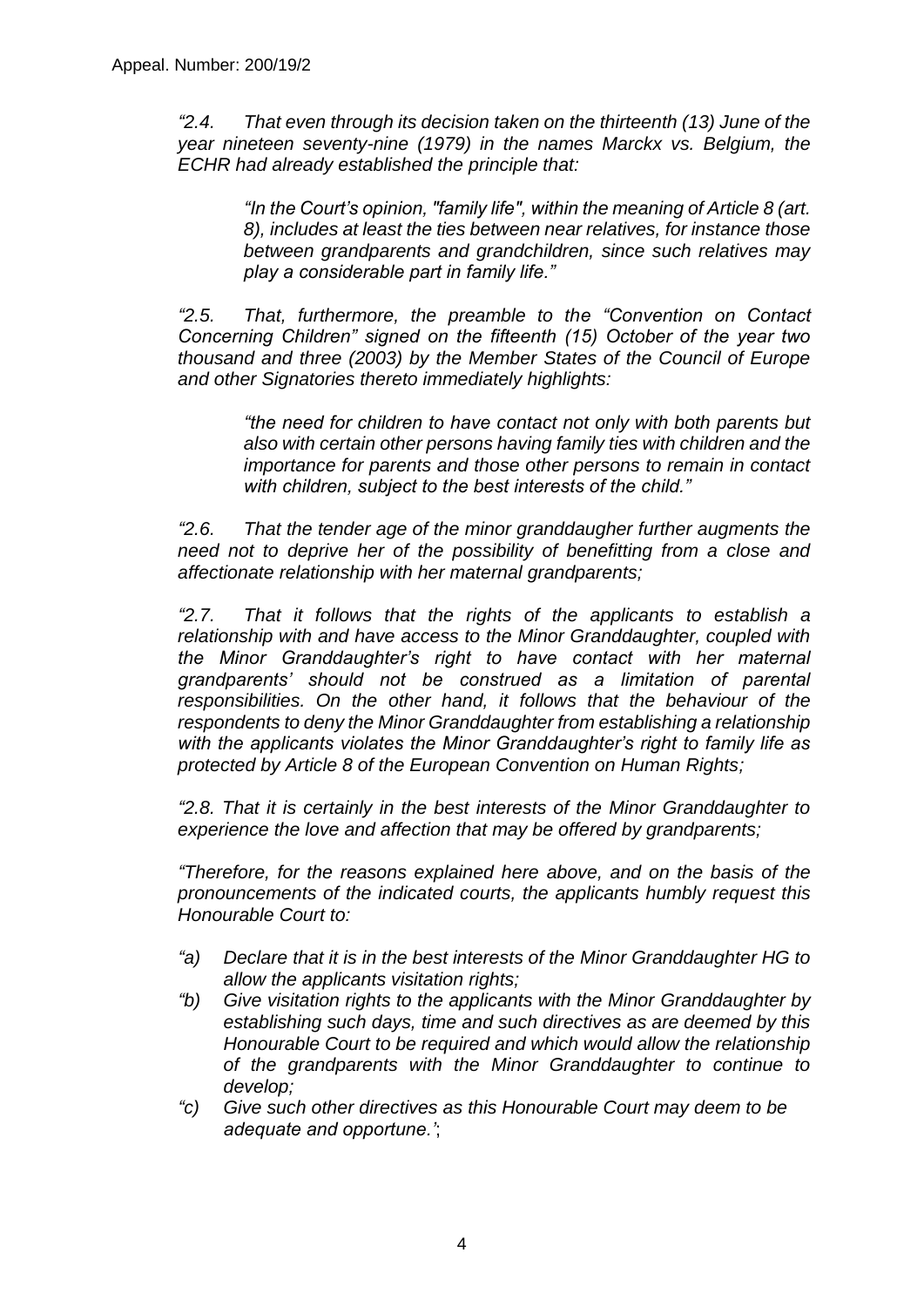2.2. That by means of a sworn reply filed on the 24th September

 $2019<sup>1</sup>$  defendants replied as follows:

#### *" Pleas*

*"Defendants hereby respectfully pleads in connection with plaintiff's requests that:-*

*"1) In the first instance, the merits of the case in question have already been decided by a foreign Court namely the Italian Court as the Tribunale per I Minorenni del Piemonte e Valle D'Aosta on the 31 January 2019 (Document A) and therefore the matter in question has now passed in gudikat and is therefore res judicata in light of the concurrence of the eadem res, eadem personae, and eadem causa petendi;*

*"2) In the second instance, and without prejudice to the foregoing, the plaintiffs have no locus standi or juridical interest in order to proceed with the present case. Although it may appear, prima facie, that they may have a general and emotional interest, the plaintiff's interest must be recognised at law and the action must be pre-ordained to acquire a remedy protected by*  law. In the case in question, Maltese law does not contemplate any right of *access towards grandparents of minor children and the action is therefore unsustainable and outrightly inpropositional. As taught by Mattirolo, se l'interesse e` scompagnato dal diritto, non vi ha azione, non giudizio possibile. Moreover, this point, namely that the grandparents of minor children have no juridical interest in regard to the access of their grandchildren has already been determined by the Civil Court (Constitutional Jurisdiction) in the case in the names of Joseph sive Giuzeppi Schembri vs Registratur tal-Qorti Superjuri et in which the Court stated that while it is understandable that grandparents have a big interest in their grandchildren, they do not have juridical interest. Furthermore, it should be pointed out at the outset that the judgment cited by plaintiffs, namely Nell Vacheva vs Georgios Babanarakis, is inapplicable in the present case as will be shown throughout the present suit;*

*"3) Thirdly, plaintiff's requests amount to a (potential) serious threat to Maltese public order. If this Honourable Court were to establish a right of access due to grandparents notwithstanding the above and thereby accord unto grandparents locus standi, as well as juridical interest, in regard to access, this will set a dangerous precedent which will have serious ramifications on current and future lawsuits which contemplate minor children as their object or part of their object, including care and custody and separation suits. Moreover, the delay which will inevitably be caused through the introduction of the competing interests of the grandparents will certainly run counter to the best interests of the child;*

*4) Without prejudice to the foregoing, unless it is proven that parents are unable to exercise their right of parental authority, parents cannot be forced to apply their absolute discretion against their will;*

 $\overline{a}$ 

 $1$  Fol. 18 et seq.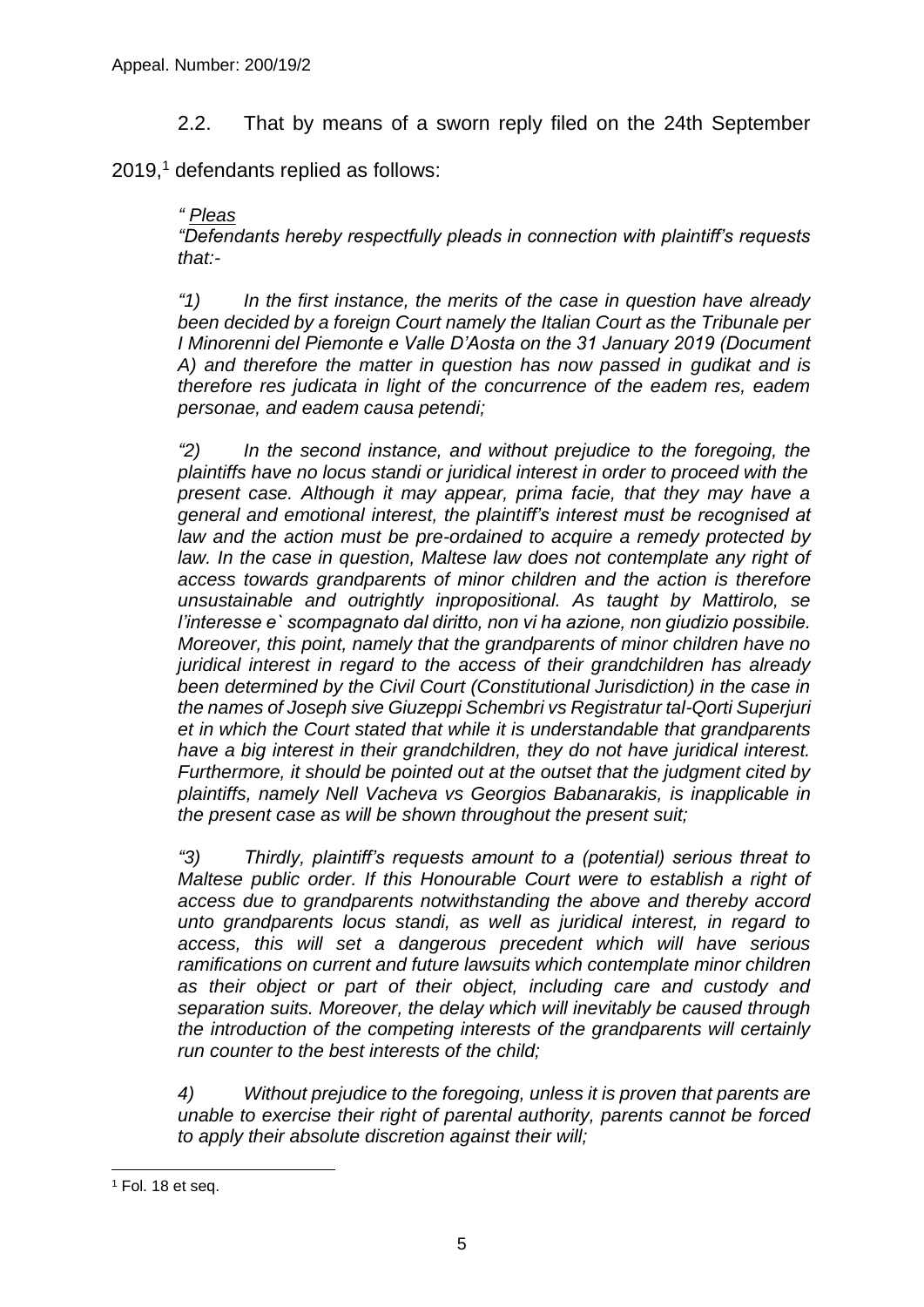*"5) Without prejudice to the foregoing, it is humbly submitted that it is not in the best interests of the minor children to have access towards their maternal grandparents as already determined by the Italian Court in the aforementioned judgment and as shall be confirmed throughout the present suit.*

*"6) Save all other pleas which may be brought forward at any other stage.*

*"With costs against plaintiffs who are as of now hereby summoned with reference to their oath.*

*"Facts*

*"1) Defendants moved to Malta on 25 October 2017 from Italy, having already registered their Marriage in Malta in August 2017;*

*"2) The minor child, Chloe, is the daughter of defendants and the granddaughter of plaintiffs. She has duel Maltese and Italian citizenship;*

*"3) The relationship between the defendant, Silvia Marziano, and the plaintiffs was never a healthy one due to the overbearing and intrusive nature of the upbringing which had long-term effects on the defendant;*

*"4) For the duration of defendants' engagement and subsequent marriage, plaintiffs, particularly Cosimo Marziano have had an intrusive and negative influence on the defendants and their marriage. Following the birth of the minor child, Chloe, this was unfortunately extended in regard to the minor child such that the relationship between the plaintiffs and their granddaughter was unhealthy from the beginning;*

*"5) By virtue of a judgment of the 31 January 2019 an Italian Court stated in unequivocal terms, following psychological consideration, that it was not in the best interests of the minor child, Chloe, for plaintiffs to have access to the said minor.'*;

2.3. That during the sitting of the  $26<sup>th</sup>$  September 2019<sup>2</sup> the Civil

Court (Family Section) ordered proceedings to continue in English and

authorised parties to file written submissions regarding the first four pleas raised

by defendants;

 $\overline{a}$ 

<sup>2</sup> Fol. 34.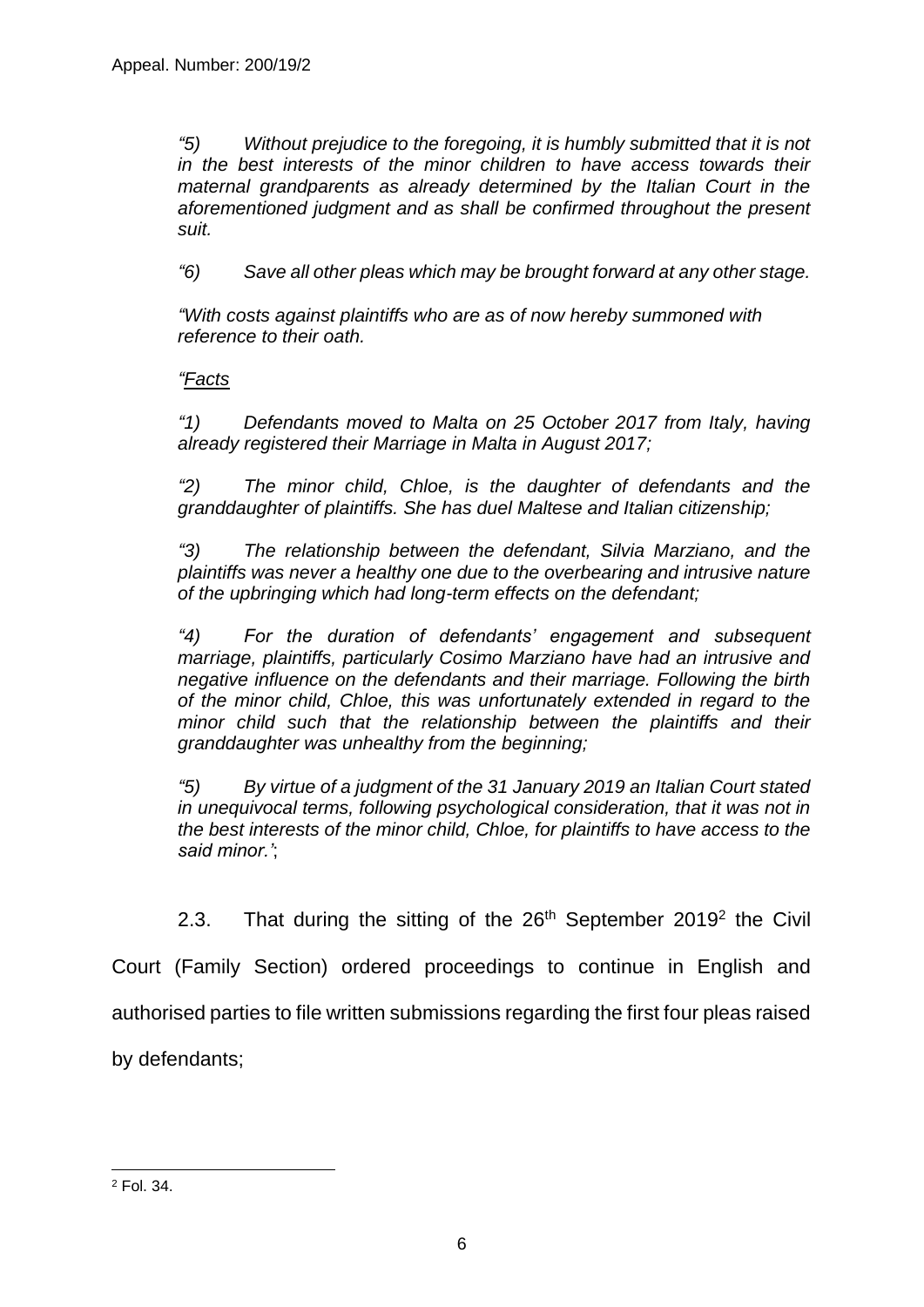2.4. On the 28<sup>th</sup> January 2020, after also having heard submissions

made by the parties, $3$  the first court proceeded to deliver its preliminary

judgment in terms of which all four preliminary pleas raised by defendants were

rejected. Its considerations were the following:

*"The Defendants raised four preliminary pleas to the case filed by Plaintiffs. This Honourable Court shall be analysing each plea individually hereunder:-*

## *"1. RES JUDICATA*

*"Defendants insist that the merits of this case have already been decided by the Italian court, precisely the Tribunale per I minorenni del Piemonte e Valle D'Aosta on the 31st January, 2019<sup>4</sup> in the names and therefore the case is res judicata in the light of the concurrence eadem res, eadem personae and eadem causa petendi.*

*"The said decision given by the Italian courts, essentially, never decided the merits of the case and it very clearly dismissed the case on the grounds of lack of jurisdiction. In the Courts very own words "In via preliminare il Collegio, composto da un relatore subentrato nella titolarita' del fascicolo, ritiene che il TM adito non abbia giurisdizione per decider sull' istanza dei nonni materni.*

*"Invero, e' pacifico in cause che la vita della minore e della sua famiglia sia ormai radicata, da svariati mesi, a Malta, dove la famiglia vive, i genitori lavorano e Chloe va al nido.; a fronte di tale circostanza, ha poco rilievo il dato formale del momento del cambio di residenza….a maggior ragione atteso che in materia minorile in principio della perpetuation iurisdictionis di cui all'art.5 cpc deve essere contemperato con il c.d. principio di prossimita' di cui all'art.5 della convenzione Aja 1961."*

*"Thus, the Italian Court rejected jurisdiction as a result of the fact that the minor child had, together with the defendants, moved to Malta and therefore the Maltese Courts where the courts vested with jurisdiction.* 

*"In this respect, the first preliminary plea of res judicata is to be rejected.*

### *"2. JURIDICAL INTEREST AND LOCUS STANDI*

*"Defendants plead that Plaintiffs as grandparents, prima facie, might appear to have an emotional and general interest in seeing their granddaughter, but for them to have a juridical interest and a locus standi, this requires that their interest arises from the law and is protected by the said law. They argue that this is not the case under Maltese law, which at no point in time, grants any access rights to grandparents and therefore Plaintiff's case is unsustainable.*

<sup>-</sup><sup>3</sup> Fol. 49.

<sup>4</sup> Fol. 30 of the acts.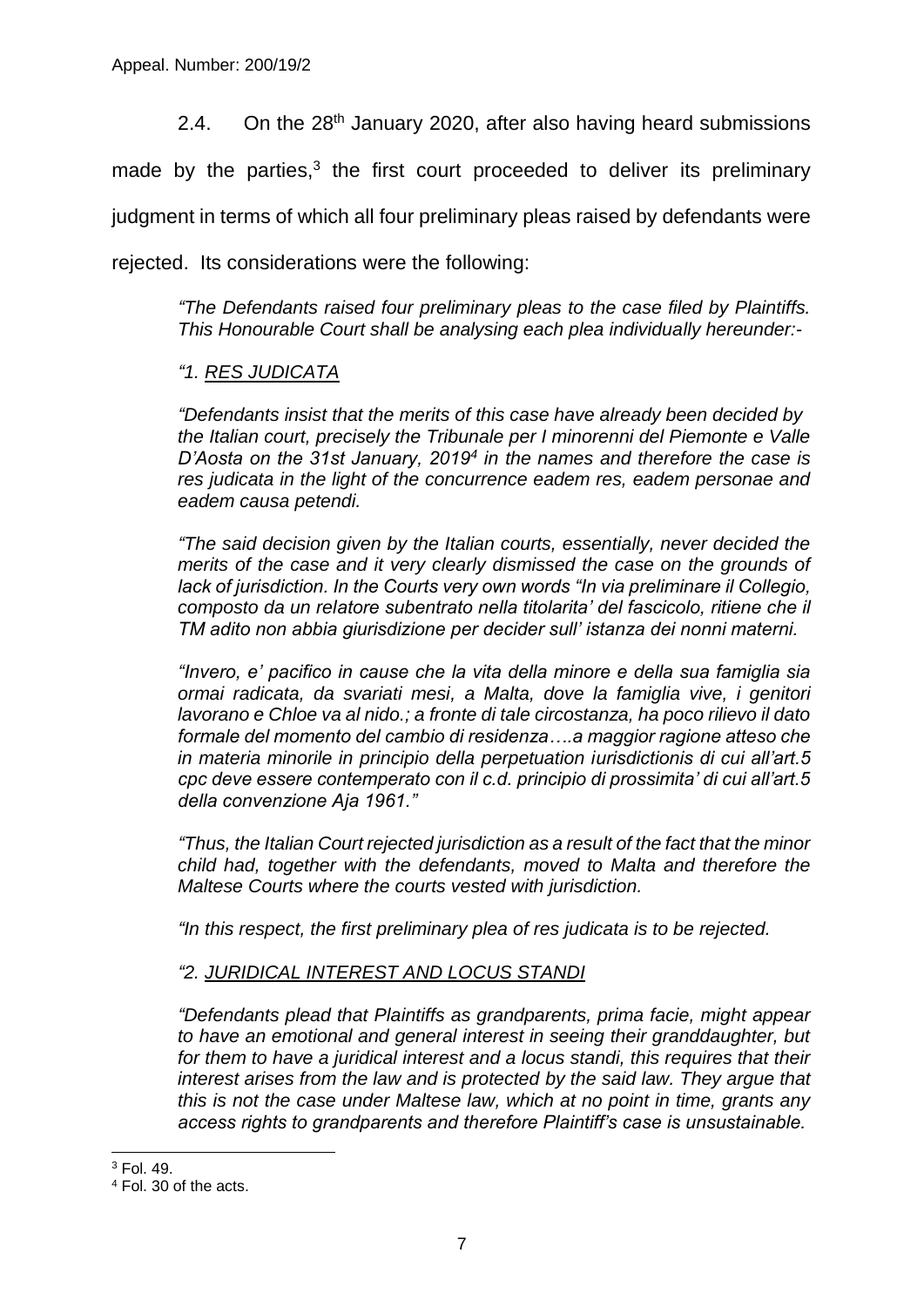*"They go on to state that "It is clear therefore, that in order for someone to have an interest that person must have a basis at law. In the present case, the applicants made no attempt to outline which article of the law they filed the suit under and infact framed their suit more like a constitutional suit in pursuit of a remedy then as that appropriate to the current court."*

*"Plaintiffs insist that grandparents have a legal right and a legal standing to seek the protection of the right of the child to continue to develop his/her relationship with the grandparents and of the grandparents to ensure and safeguard the welfare of such niece, citing foreign case-law under the European Convention of Human Rights and Regulation 2201/2003.*

*"This issue is by far and large an untouched area of our law and jurisprudence and in itself represents a "grey area" that requires great thought and adapting to the lines of thought at an international level.*

> *"At the sociocultural level, equally profound transformations are affecting the way of life of citizens. The phenomenon of families whose members (parents and children) have dual or different nationalities (which is closely linked to the free movement of persons and, more generally, to globalisation), the diversity of forms of union and cohabitation, besides marriage, in particular the civil partnership…..are just a few examples. The diversification of family structures is therefore a reality of contemporary society…Those economic and sociocultural changes, whose multiple effects on the lives of citizens are being felt at a steady pace, require in some cases a reconsideration of the assumptions underlying legal systems and the substance of their rules, and necessitate an adaptation of the law and in particular EU law (including private international law)….*

> *"However, despite the efforts of the EU legislature to adapt the legislation in matters of parental responsibility to developments in society, those developments are proceeding to a much faster pace than the process of legislative adaptation and it is clear that there remain some "grey areas," for which the legislation does not provide an explicit response. The case in the main proceedings is an illustration of those grey areas created by developments in society, in particular with regard to a child's contact with other persons to whom the child has "family" ties based on law or on fact (such as the former spouse of one of the parents, the child's siblings, grandparents…). Those grey areas may give rise to, sometimes paradoxical, uncertainties concerning the existence of rights of access by persons other than the parents, in this case grandparents.*

> *"With regard to grandparents specifically, is not that uncertainty disconcerting considering that, in principle and subject to the best interests of the child, contact between grandparents and their grandchildren, in particular in an ever-changing society, remains an essential source of stability for children and an important factor in the*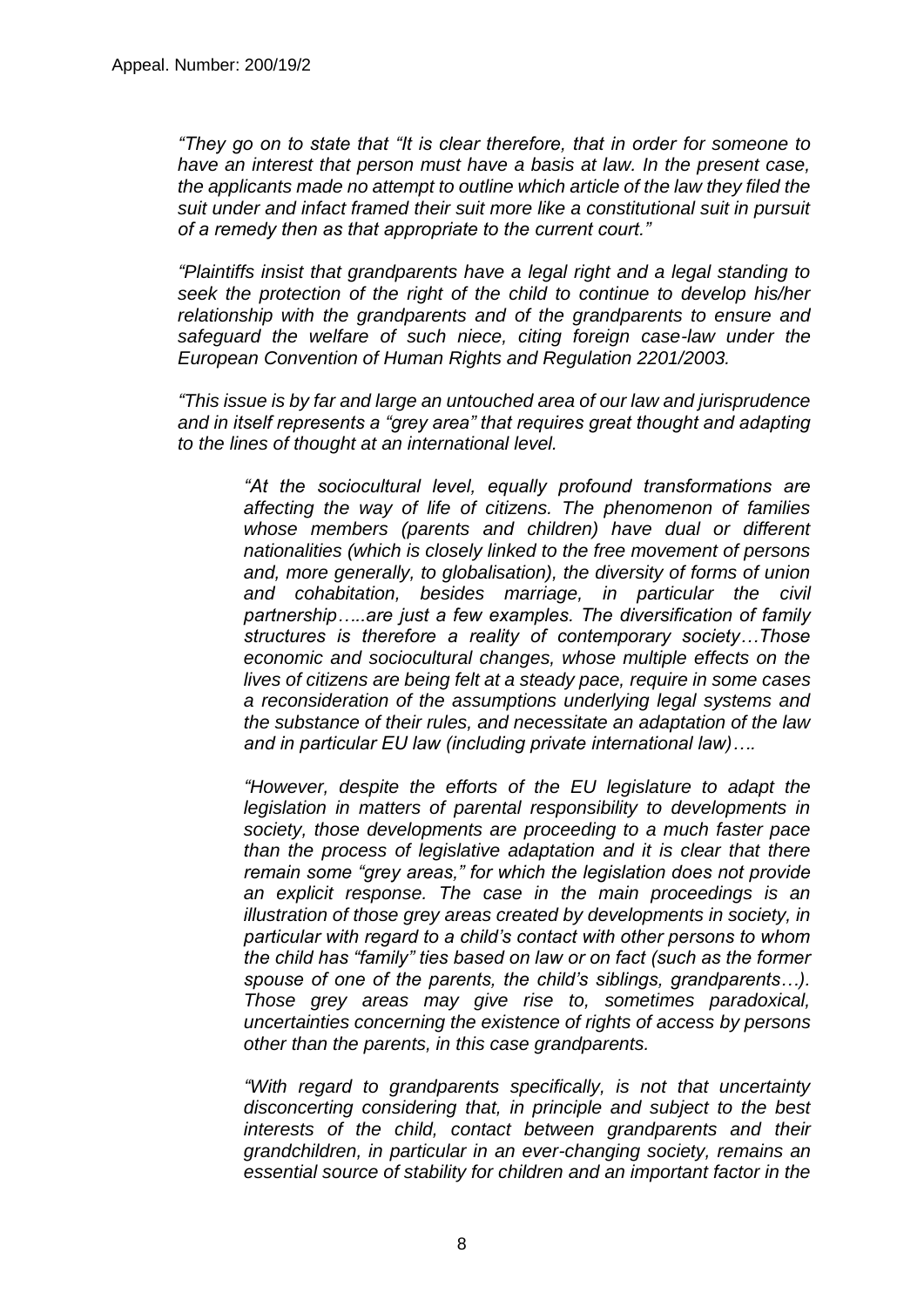*intergenerational bond which undoubtedly contributes to building their personal identity?"*

*"The consideration of this legal point at issue has been dealt with in depth at an international level. The European Court of Human Rights has confirmed through a number of its judgements that the concept of "family life" extends to beyond the relationships between children and their parents and as enunciated in the judgement in the names Marcks vs Belgium decided on the 13th June, 1979, "family life" "includes at least the ties between near relatives, for instance those between grandparents and grandchildren, since such relatives may play a considerable part in family life." All subsequent European Human Right case law has followed this interpretation.*

*"Plaintiffs also referred to another landmark judgement by the European Court of Human Rights Manuello and Nevi vs Italy decided on the 20th January, 2015 wherein it was stated that "the ties between grandparents and their grandchildren fell within the scope of family ties for the purposes of Article 8 and that measures severing the ties between a child and his or her family could only be applied in exceptional circumstances."*

*"That said, it is clear that Article 8 of the European Convention of Human Rights that provides "Everyone has the right to respect for his private and family life, his home and his correspondence," extends to include within its interpretation de facto family relationships, such as relationships between grandparents and children. The Convention itself has been part and parcel of Maltese law, precisely Chapter 319 of the Laws of Malta and in practice today, Maltese Courts have always followed established human rights case law, provided it does not conflict with clear provisions of the law. Considering that there is no conflict with the domestic law, it is the Convention that prevails.*

*"The same trend has been followed in the Court of Justice of the European Court when interpreting Regulation No.2201/2003 better known as Brussels IIa Regulation. In a recent judgement Neil Valcheva vs Georgios Babanarkis decided on the 31st May, 2018, the European Court, wherein it had to determine whether access rights extended to grandparents, it had the following to say:-*

> *"It must be noted that the "rights of access" are defined broadly, encompassing in particular the right to take a child to a place other than that child's habitual residence for a limited period of time.*

> *That definition does not impose any limitation in regard to the persons who may benefit from these rights of access."*

*"It added,*

*"Regulation No.2201/2203 does not expressly exclude a request made by grandparents for rights of access to their grandchildren from coming within the scope of that regulation.*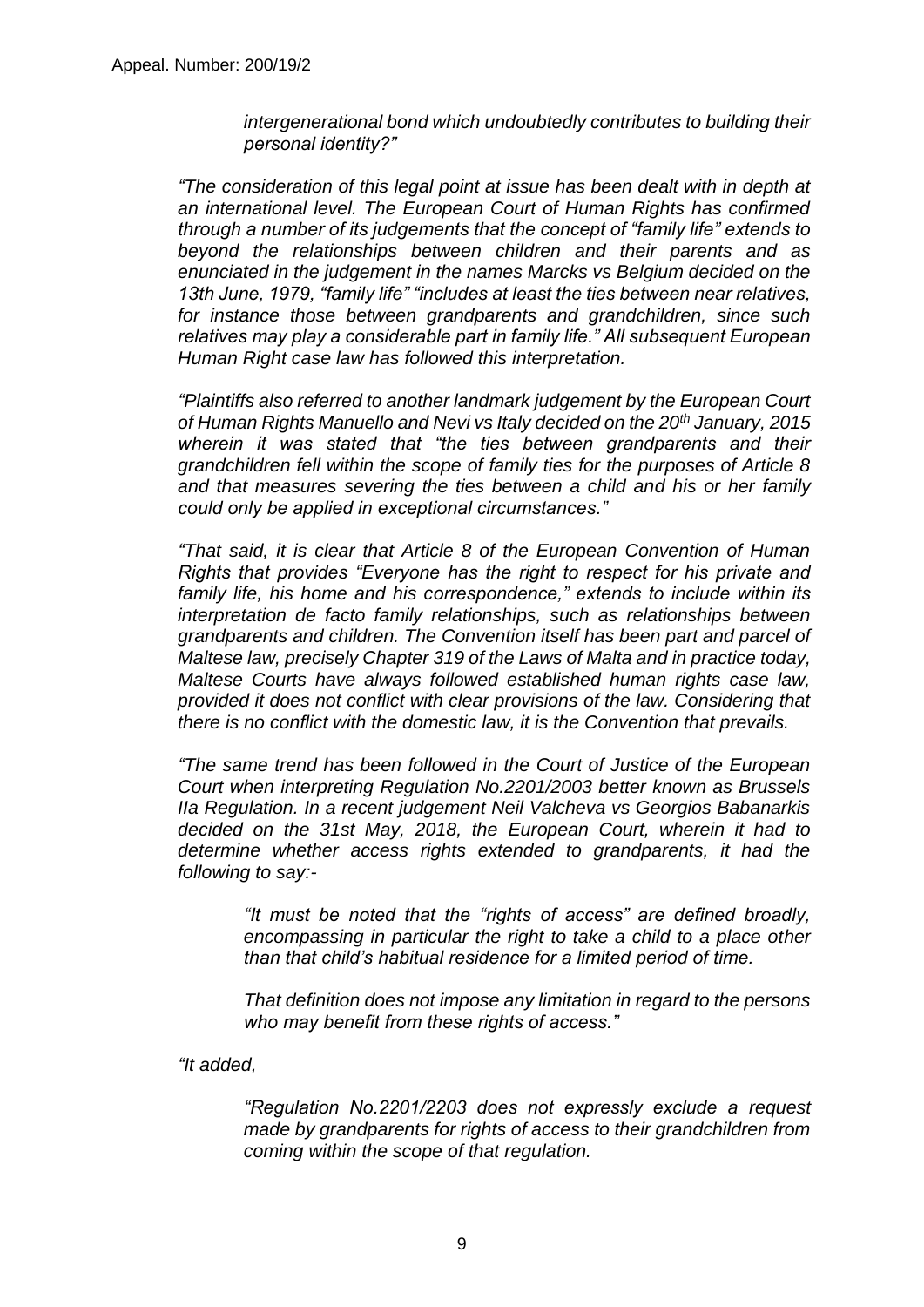*…*

*"It follows that the concept of rights of access referred to in Article 1 (2) (a) and in Article 2.7 and 2.10 of Regulation 2201/2003 must be understood as referring not only to the rights of access of parents to their child, but also to the the rights of access of other persons with whom it is important for the child to maintain a personal relationship, among others, that child's grandparents, whether or not they are holders of parental responsibility."*

*"The Court of Justice of the European Court in its press release had the following to say:-*

> *"In today's judgment, the Court of Justice begins by stating that the notion of 'rights of access' within the meaning of the Brussels IIa Regulation must be interpreted autonomously. After pointing out that that regulation covers all decisions on parental responsibility and that rights of access are identified as a priority, the Court notes that the EU legislature chose not to provide for any limitation of the range of persons who may exercise parental responsibility or hold rights of access. Thus, according to the Court, the notion of rights of access refers not only to the rights of access of parents to their child, but also to the rights of access of other persons with whom it is important for the child to maintain a personal relationship, among others, the child's grandparents.*

> *"The Court also points out that, in order to avoid the adoption of conflicting measures by different courts, and in the best interests of the child, the same court — as a general rule, the court of the child's habitual residence — should rule on rights of access."*

*"In the same judgement the Court justified and summed up the reason for its decision in the following terms:-*

> *"..if applications for rights of access by persons other than parents are to be excluded from the scope of Regulation No.2201/2003, jurisdiction in respect of these applications will be determined by nonharmonised rules. The risk that a child might be involved in a dispute before a court with which that child has no close link and the likelihood of parallel proceedings and irreconcilable decisions would increase, contrary to the purpose of Regulation 2201/2003, which aims to lay down uniform rules of jurisdiction in accordance with the principle of proximity in judicial proceedings."*

*"Thus, a wide interpretation of the provisions of Regulation No.2201/2003 in the sense that it includes within its parameters an application for rights of access by a grandparent, does not run counter to the objective pursued by the EU legislature in the context of that Regulation.*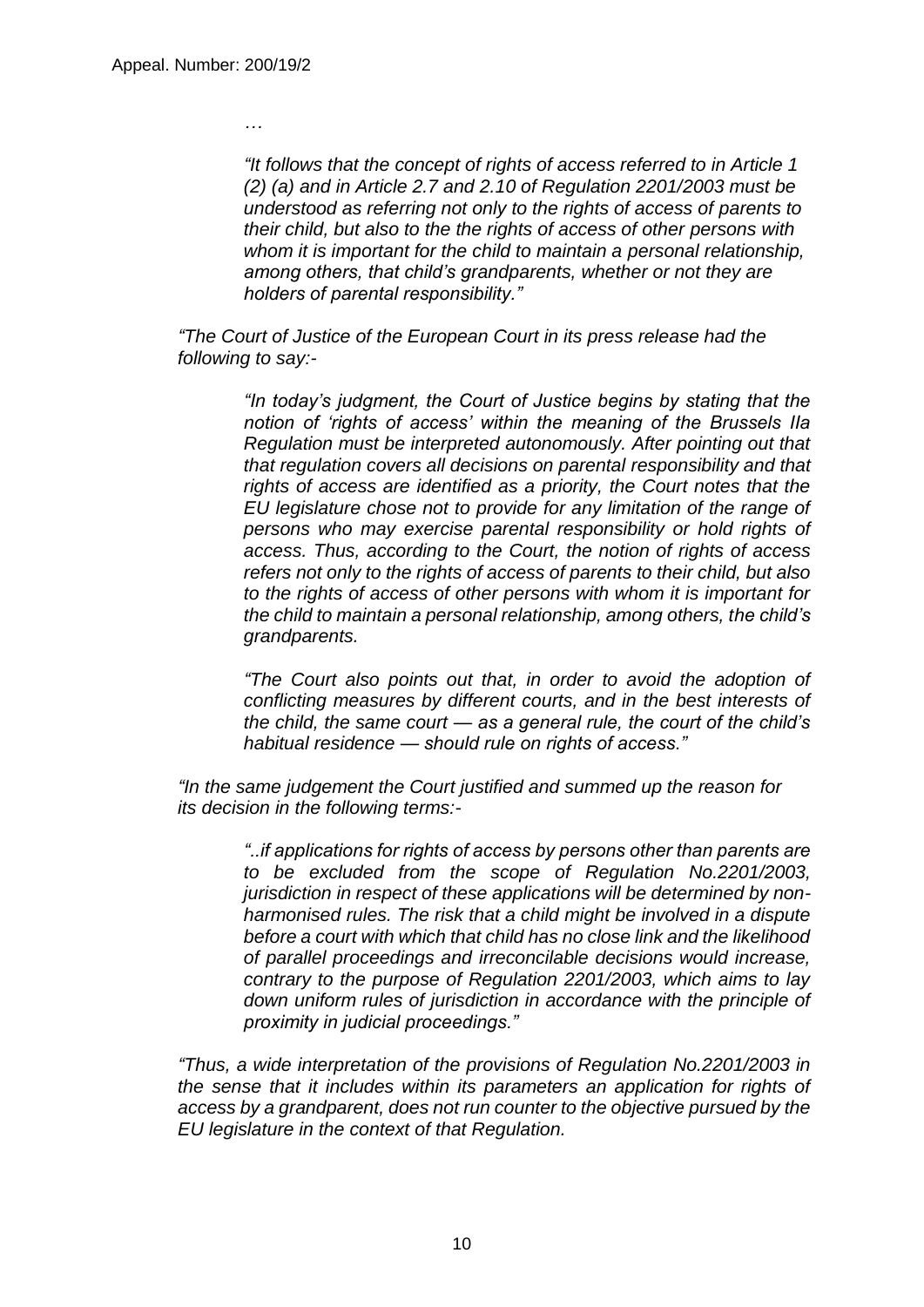*"Furthermore, for the purposes of Maltese law, the said Regulation takes precedence over domestic law and therefore even though our law does not contemplate access rights for grandparents, the application of Regulation 2201/2003 and the interpretation of its articles through its jurisprudence is to prevail, especially when one considers that the Italian court didn't deny the right of access to the grandparents, but just denied jurisdiction, because Malta was the habitual residence of the minor and this for the sake of uniformity and stability in the child's life.*

*"Having considered the above and for the above reasons, therefore, Defendants' plea on lack of juridical interest and locus standi is to be rejected.*

#### *"a. PUBLIC ORDER*

*"Defendants believe that if the said Honourable Court had to confirm the right of access due to grandparents acknowledging their juridical interest and locus standi, this would threaten the very essence and stability of family life and family cases. Plaintiff begs to differ.*

*"As has already been stated above, the European Convention of Human Rights is enshrined within our domestic law and its jurisprudence on the interpretation of Article 8 of the said Convention, like any other jurisprudence interpreting the European Convention of Human Rights, today forms part of our rich collection of case-law. Likewise, Regulation 2201/2003 has become a predominant feature in Maltese law and jurisprudence. In the light of all this, it is inevitable to conclude that to keep in line with international legal interpretations that are more in keeping with the realities of contemporary society, grandparents are entitled to file a case asking to be granted rights of access. Nevertheless, this in itself is a procedural determination and in terms of the international law cited, it cannot be denied, but it does not bring an automatic application of this doctrine. The right of access is subject to the overriding principle that the best interests of the children prevail. Every case must be examined on the merits, and if grave factual reasons against the grandparents or grave prejudice to the children result, then the ultimate interest of the children prevails. This alone is not tantamount to a disruption of public order.*

*"Understandably defendants' plea are their concerns of a public threat, but in matters concerning childrens rights, it has always been of paramount importance that whatever decisions are made, they are always made in the best interests of the child. This line of thought has been expressed in various Conventions as quoted by Plaintiff, namely Article 5(1) of the Convention on Contact concerning Children of the Council of Europe provides that "subject to his or her best interests, contact may be established between the child and persons other than his or parents having family ties with the child.*

*"Article 3(1) of the Convention on the Rights of the Child provides that "in all actions concerning children, whether undertaken by public or private social welfare institutions, courts of law, administrative authorities or legislative bodies, the best interests of the child shall be a primary consideration."*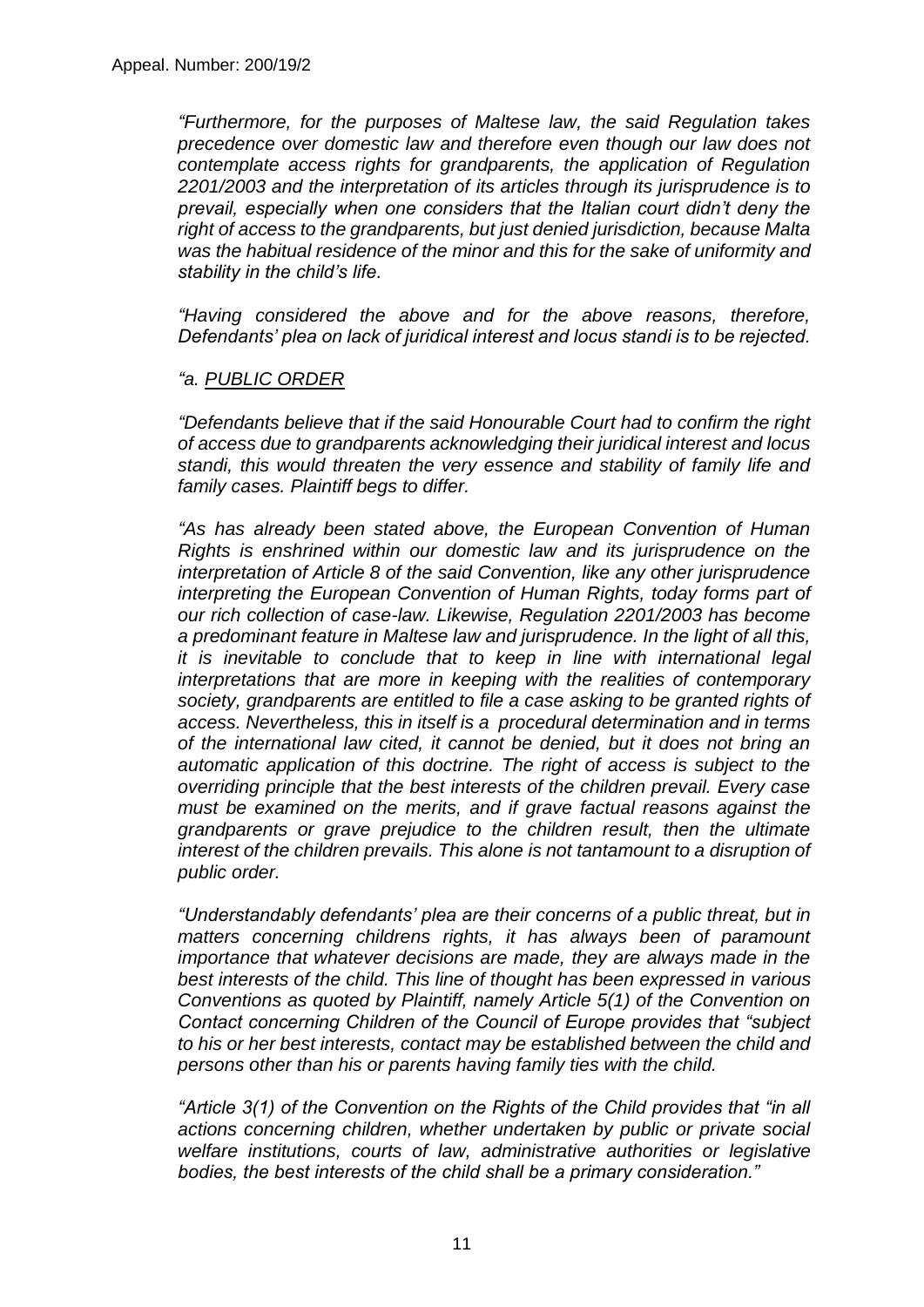*"So even Article 8 under Regulation 2201/2003, albeit granting the right to ask for access rights to grandparents, whether this will be exercised or not is a substantive matter, that can only be decided by the Courts once it has collected all the evidence and has assured itself that its decision is taken in the best interests of the child. This is the overriding principle.*

*"In conjunction with all this is Article 149 of the Civil Code (Chapter 16 of the Laws of Malta) that states "Notwithstanding any other provision of this Code, the Court may upon good cause being shown, give such directions as regards the person or the property of a minor as it may deem appropriate in the best interests of the child.*

*"Having considered all this, since the grandparents' rights to demand access is not an automatic and an absolute right, but subject to the best interests of the child test, then safeguarding a child in this way leaves no place for threat to the public order. In this respect, once again, defendants' plea stands no ground.*

#### *"b. PARENTAL AUTHORITY*

*"Defendants are insisting that by the said action filed by the grandparents, they are attempting to forfeit the rights of parental authority over the said minor and until this can done it first has to be proved that they are unfit parents.*

*"As has already been reiterated by this Honourable Court, the decision as to whether there should be visitation rights between the grandparents and the grandchild depends upon whether, after having assessed the whole case, it deems it in the best interests of that child and this in itself entails a decision on the merits of the case. This Honourable Court is not momentarily dealing with this matter in this decision, before it resolves the procedural issues raised in this case.*

*"The parental authority remains vested within the parents of the minor child and essentially granting visitation rights to grandparents can never be construed as a limitation of parental authority. Ultimately, it is always the best interests of the child that are to prevail. As Plaintiff submitted, Article 3(1) of the Convention on the Rights of the Child and Article 24(2) of the Charter of Fundamental Rights of the European Union, ensures that at all times, even when the child's best interests are in conflict with the parents' needs, the child's interests are to prevail, both in short and long term. These are the determining factors that can lead this Honourable Court to reach a decision.*

*"Thus said, the plea raised by Defendants on parental authority is too to be rejected.'*;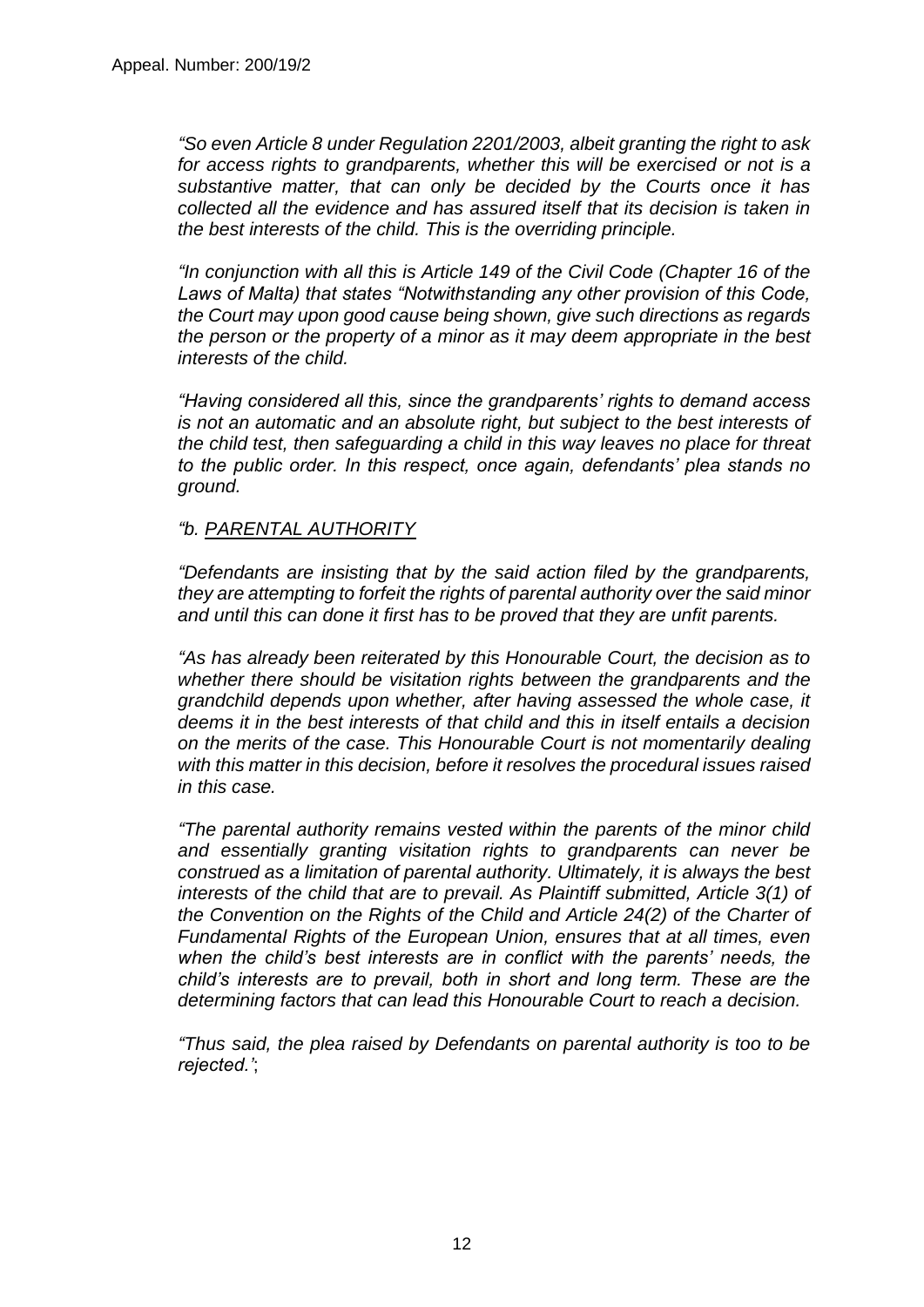2.5. By application filed on the  $30<sup>th</sup>$  January 2020, defendants requested leave of Court to file an appeal from its preliminary judgment of the 28th January 2020;

2.6. The request was upheld by decree issued on the  $11<sup>th</sup>$  March 2020.

3. Having further seen that on the 12<sup>th</sup> March 2020, the defendants filed an appeal application from the judgment of the Civil Court (Family Section) of the 28<sup>th</sup> January 2020. Their grievances are the following:

3.1. That the Civil Court (Family Section) made an error of law when it concluded that the matter was not barred by the plea of *res judicata*;

3.2. That the Civil Court (Family Section) made an error of law when it concluded that plaintiffs' have the necessary *locus standi* in these proceedings;

3.3. The Civil Court (Family Section) made an error of law and of fact when it concluded that there is no threat to public order in allowing the grandparents' to file court actions to obtain enforceable visitation rights with their grandchildren; and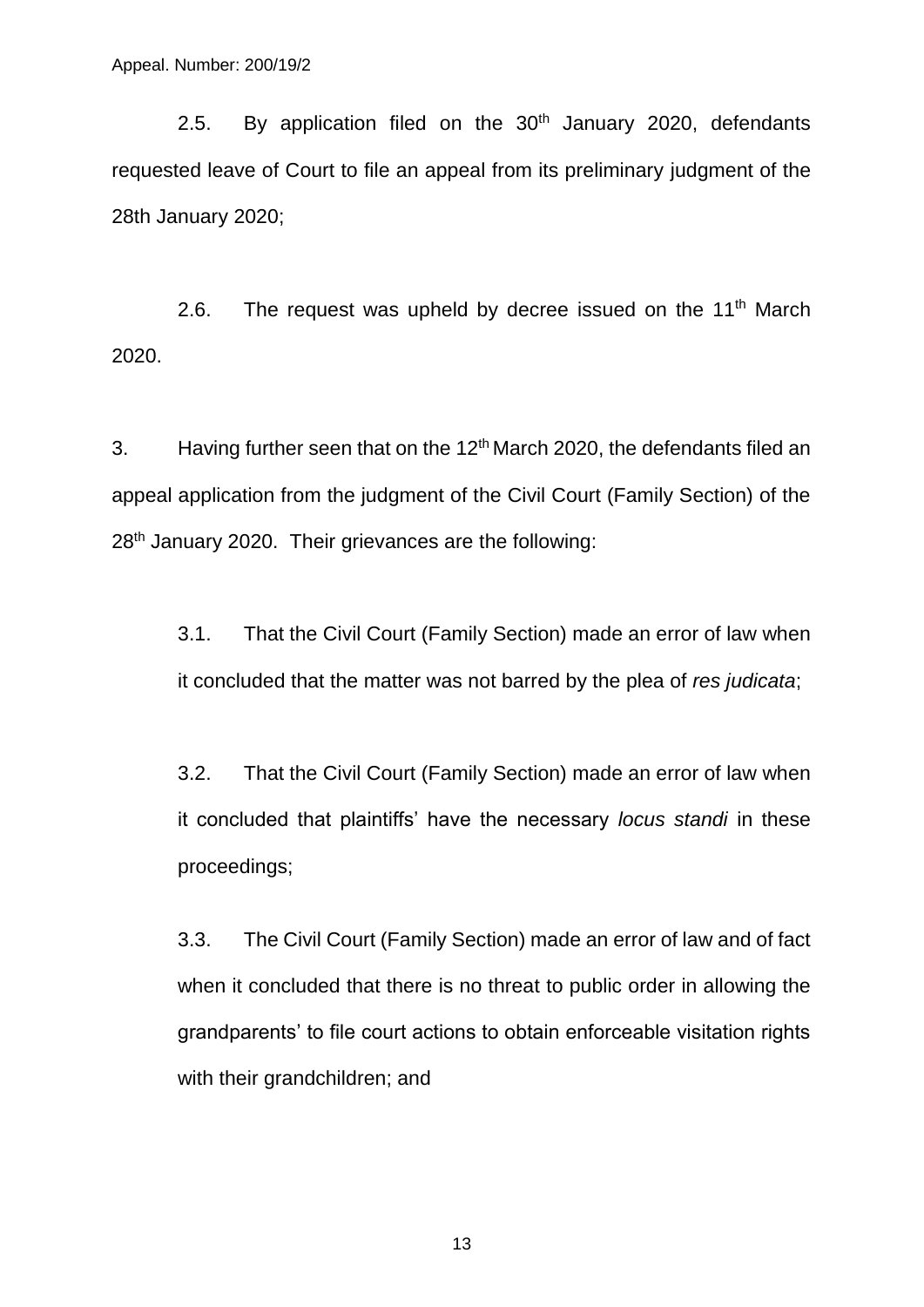3.4. That the Civil Court (Family Section) erred at law when it rejected appellant's plea relating to parental authority.

4. Respondents replied that appellant's appeal should be dismissed and the judgment delivered by the Civil Court (Family Section) on the 28th January 2020 upheld.

Having considered that:

#### *First Complaint.*

5. The defendants contend that the first court made an error of law when it concluded that the present proceedings are not barred by the plea of *res judicata*. They claim that contrary to what was decided by the Court of first instance, the merits of the case in question  $-$  not just the issue of jurisdiction  $$ have already been decided by the Italian *Tribunale per I Minorenni del Piemonte*  e Valle D'Aosta on the 31st January 2019.<sup>5</sup> Hence, contrary to what was decided by the Court of First Instance, the present proceedings are *res judicata.*

6. The judgment of the Italian Tribunal for Minors, exhibited together with defendants' sworn reply, refers to proceedings filed by '*I nonni materni della bambina (prima il nonno e poi la nonna con intervento ad adiuvandum) ... allegando di non riuscire a frequentare regolarmente la nipote, in estrema* 

 $\overline{a}$ 

<sup>5</sup> Fol. 23 *et seq*.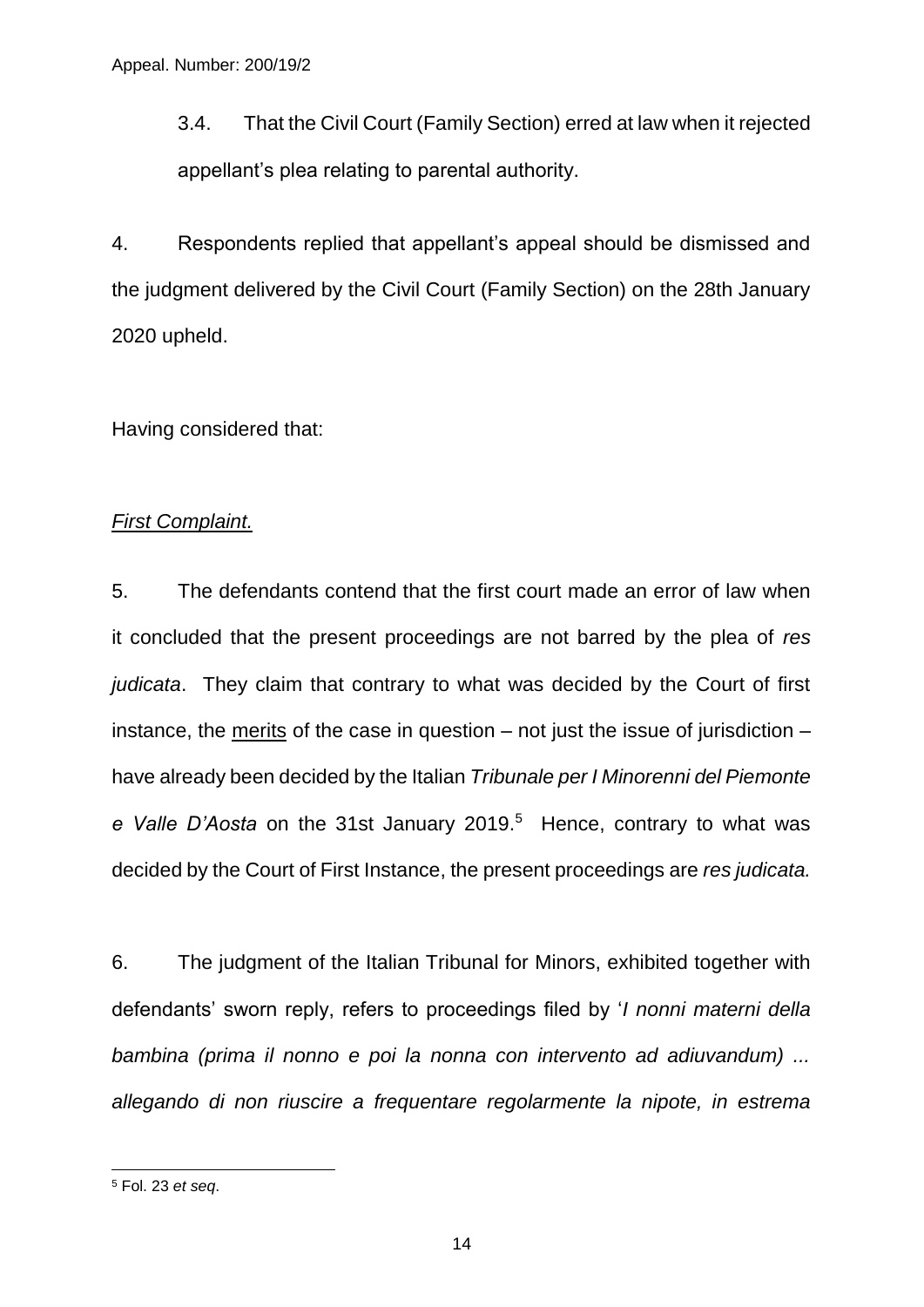*sintesi a causa dell' ostilità del genero e dell' incapacità della figlia di opporvisi'.*

After summarising the evidence brought before it, the *Tribunale per I Minorenni* 

*del Piemonte e Valle D'Aosta* made the following considerations:

*"In via preliminare, il Collegio, composto da un relatore subentrato nella titolarità del fascicolo ritiene che il TM adito non abbia gurisdizione per decidere sull' istanza dei nonni materni.*

*"Invero, è pacifico in causa che la vita della minore e della sua famiglia sia ormai radicata , da svariati mesi, a Malta, dove la famiglia vive, i genitori lavorano e Chloe va al nido; a fronte di tale circostanza, ha poco rilievo il dato formale del momento del cambio di residenza ...* 

*"Per quanto il profile preliminare risulti assorbente, il Collegio osserva in ogni caso<sup>6</sup> che l'istruttoria svolta ha evidenziato la sussistenza di un conflitto allo stato non sanabile all' interno del nucleo familiare allargato della bambina ed in particolare nella relazione madre-nonno, conflitto che l' azione giudiziaria proposta ha sicuramente inasprito e le cui cause non sono in nessun modo condivise tra le parti, come si evince dal tenore, diametralmente opposto, delle dichiarazioni rese in giudizio sulla qualità della relazione della madre della minore con i propri genitori.*

*"Anche il contenuto delle molteplici missive nonno-madre versate in atti attesta il fallimento del tentattivo di far intrattenere alla bambina un rapporto con i nonni che prescinde dal conflitto tra gli stessi ed i genitori della bambina; in alter parole, pare al Collegio che Chloe si trovi attualmente al centro di una dinamica disfunzionale che non sembra in alcun modo mediabile e nell' ambito della quale l'imposizione di un qualsivoglia rapporto nonni-nipote avrebbe l'unico effetto di mettere la bambina al centro di un conflitto grave e sicuramente non risolvibile fino al momento in cui il conflitto stesso (e il malessere della madre nella relazione con i propri genitori, come emerso in udienza) non sara riconosciuto anche dai ricorrenti.* 

*"Da quanto sopra brevemente esposto segue, in definitiva, la pronuncia in dispositivo."*

7. It follows that prior to filing the current lawsuit, plaintiffs had instituted

proceedings before an Italian court complaining that they were not allowed to

visit their niece regularly. It is not clear, however, what specific requests they

made before that Tribunal. In its decision, the *Tribunale per I Minorenni del* 

 $\overline{a}$ <sup>6</sup> Enfasi ta' din il-Qorti.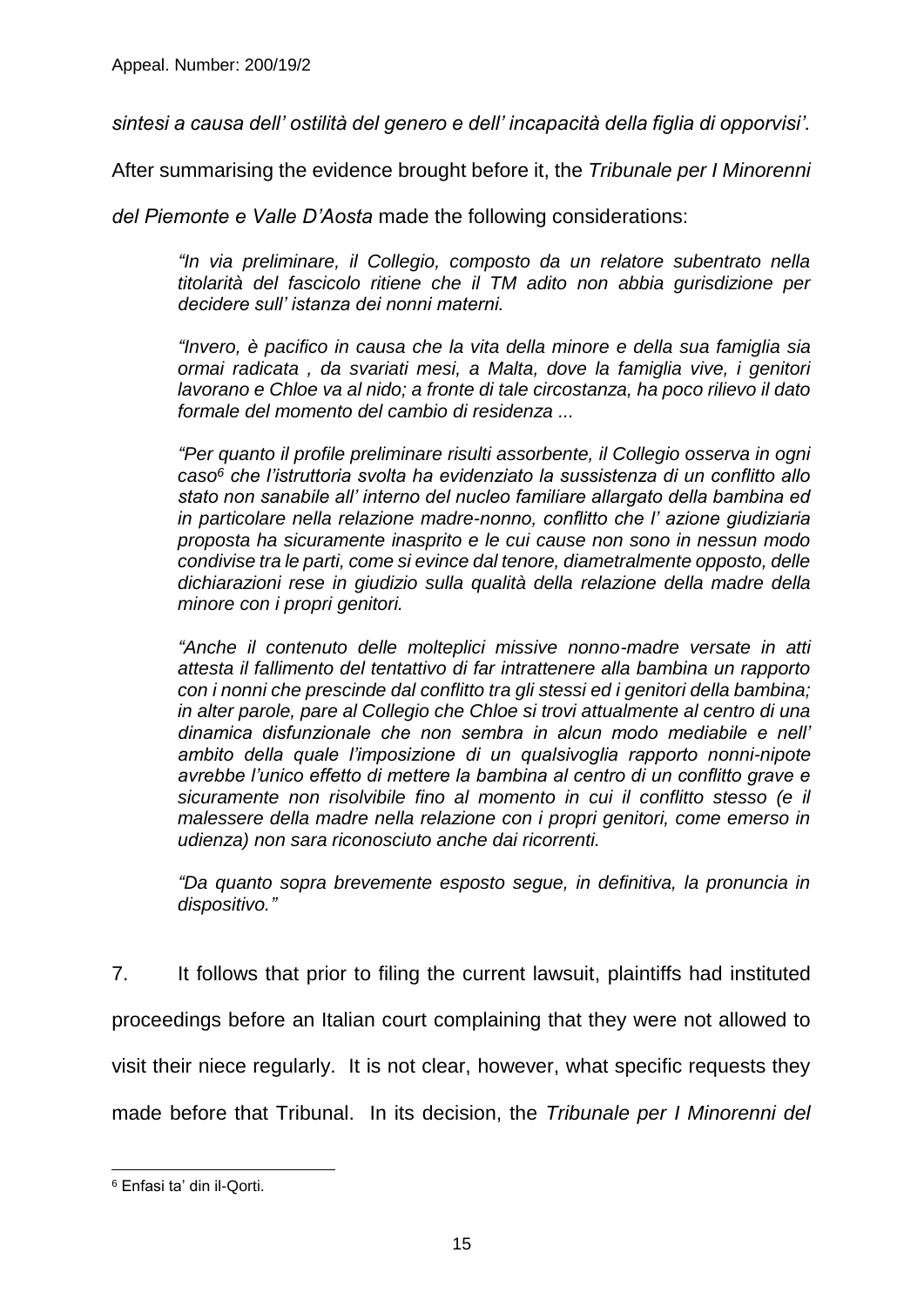*Piemonte* concluded that it did not have jurisdiction to decide the request made by the minors' maternal grandparents since the child in question resides in Malta with her family.

8. This notwithstanding, the Italian Tribunal for Minors went on to make further considerations regarding the merits of the case by stating that the minor Chloe currently finds herself at the centre of a dysfunctional dynamic that does not seem in any way mediatable, and in which, the imposition of any grandparent-niece relationship would have the sole effect of putting the child at the center of a serious conflict, which will remain unsolvable until the grandparents themselves recognise the conflict itself and the mother's malaise in her relationship with them. In other words, it found that it would not be in the best interests of the minor child Chloe for it to impose a relationship between said minor and her maternal grandparents until the conflict between the latter and their own daughter (who is the minor's mother) subsisted.

9. Since the Italian Court clearly decided that it had no jurisdiction to decide the request made by the maternal grandparents, this Court understands that the Italian Courts considerations regarding the merits of the case were *obiter dicta* and not *ratio decidendi*. In the circumstances the decision is not a *res judicata* on the merits of the case.

10. Therefore, the court rejects defendants first complaint.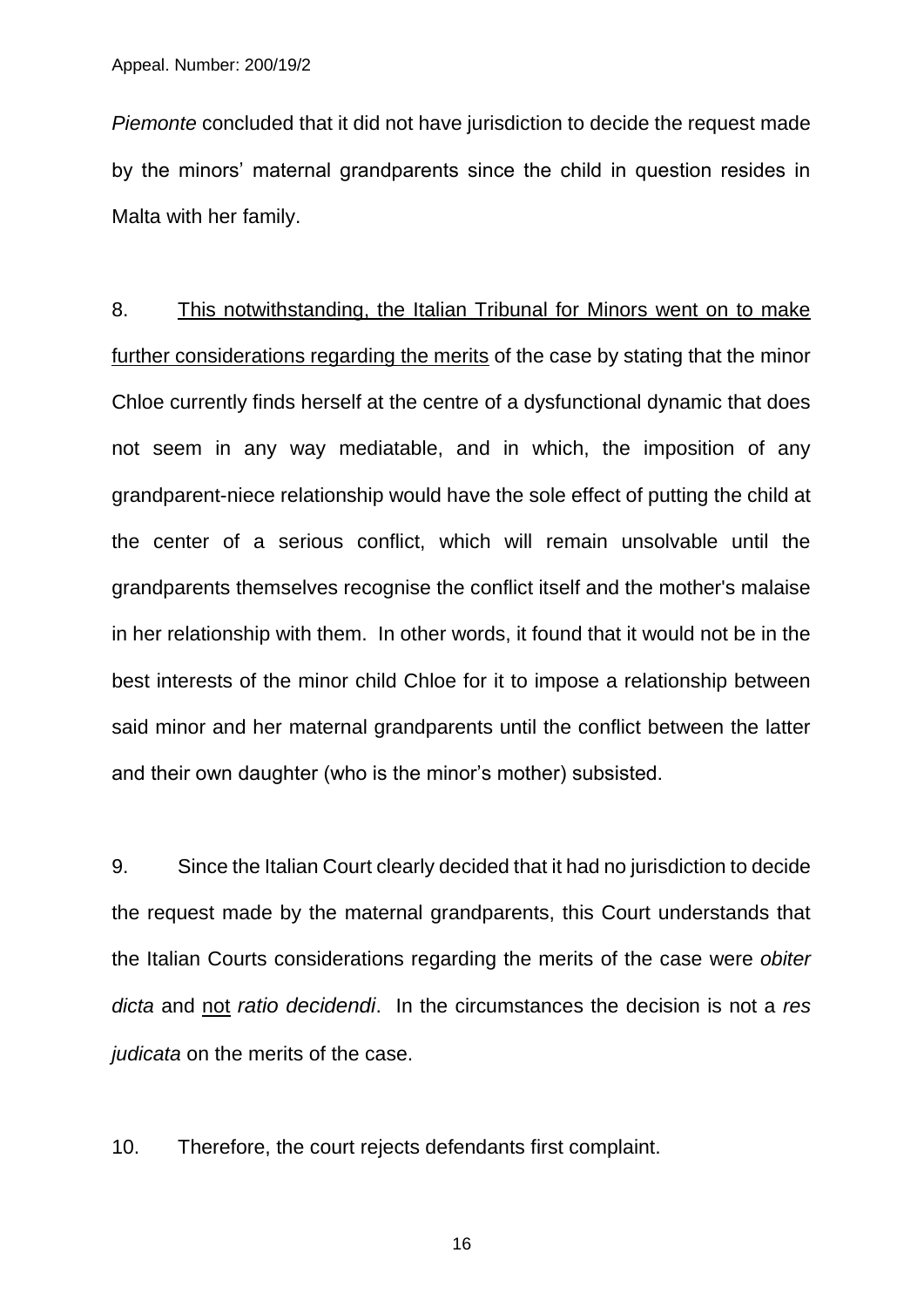#### *Second Complaint.*

-

11. The appellants also claim that the plaintiffs do not have any *locus standi* in these proceedings and the first court allegedly made an error of law consisting in a profound misunderstanding of Regulation 2201/2003.

12. The court of first instance incorrectly applied Council Regulation EC No 2201/2003 concerning jurisdiction and the recognition and enforcement of judgments in matrimonial matters and the matters of parental responsibility (also referred to as the Brussels IIa Regulation).

13. It is clear, even from the title of the Regulation itself, that its object is not that of granting substantive rights in matrimonial matters or matters of parental responsibility.<sup>7</sup> but rather that of establishing jurisdiction rules ensuring the free movement of persons and the free circulation of judgments in the area of family law within the EU. Article 8(1) provides that '*The courts of a Member State shall have jurisdiction in matters of parental responsibility over a child who is habitually resident in that Member State at the time the court is seised.'* Chapter III then deals with the recognition and enforcement of judgments of divorce, legal separation or marriage annulment, as well as judgments relating to parental responsibility pronounced by a court of a Member State, whatever the

 $\frac{7}{1}$  This is in any case a matter of national competence – articles 3, 4 and 6 TFEU, [https://eur](https://eur-lex.europa.eu/legal-content/EN/TXT/HTML/?uri=LEGISSUM:ai0020)[lex.europa.eu/legal-content/EN/TXT/HTML/?uri=LEGISSUM:ai0020.](https://eur-lex.europa.eu/legal-content/EN/TXT/HTML/?uri=LEGISSUM:ai0020)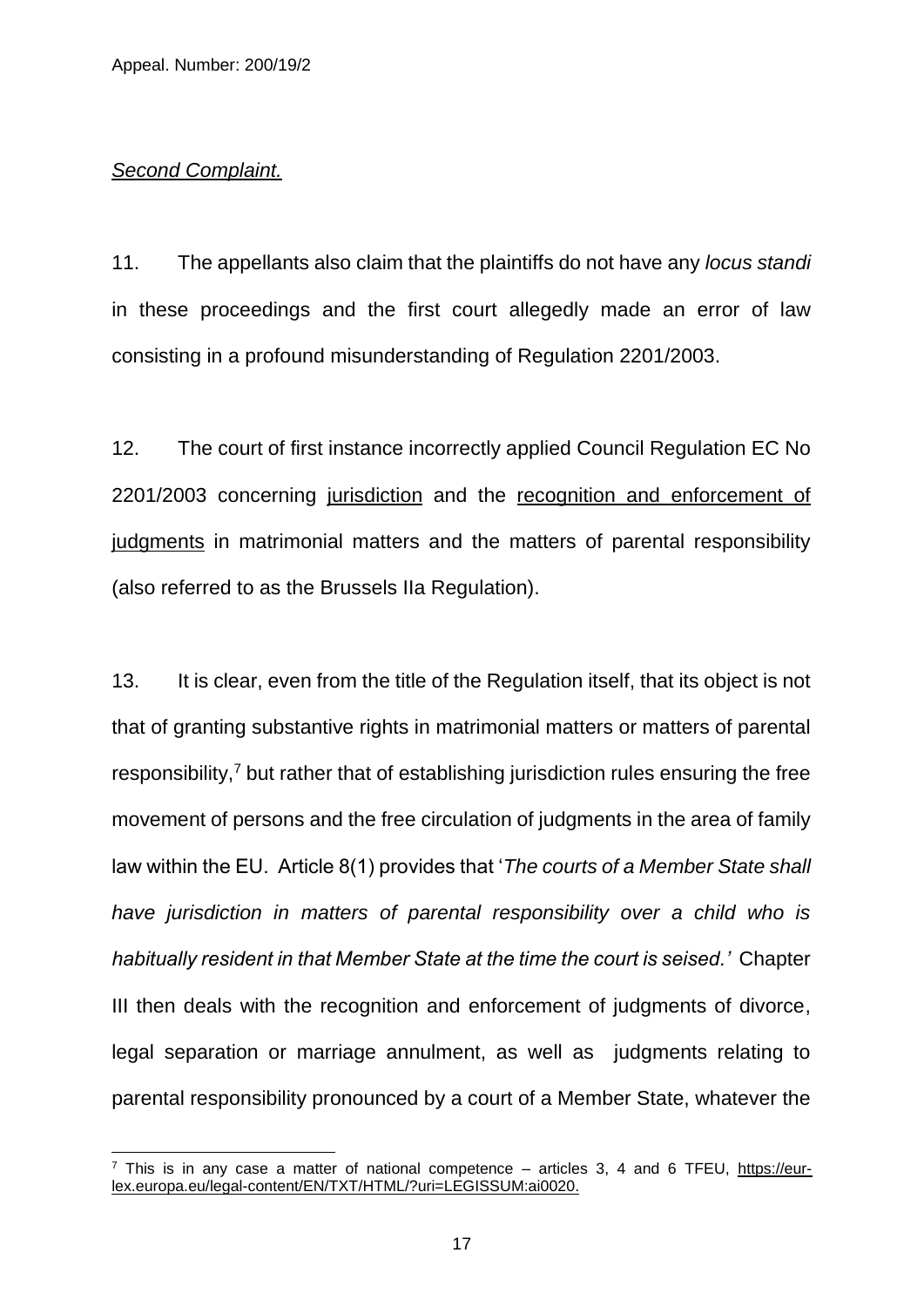Appeal. Number: 200/19/2

-

judgment may be called, including a decree, order or decision. Article 21, futher provides that said judgments *'given in a Member State shall be recognised in the other Member States without any special procedure being required'*, and subsequent provisions state that an enforceable judgment given in a Member State shall be recognised and enforceable in another Member State without the need for a declaration of enforceability and without any possibility of opposing its recognition if the judgment has been certified in the Member State of origin in accordance with the Regulation.

14. This Court will not go into further detail regarding Council Regulation (EC) No 2001/2003 as it is clearly beyond the scope of the present case which neither deals with issues of jurisdiction nor the recognition and enforceability of a judgment in matrimonial matters or matters of parental responsibility decided and enforceable in another Member State. Instead, the legal issue at hand is whether the plaintiffs, grandparents of the minor child, have the *locus standi* to request the Civil Court (Family Section) to grant them visitation rights to their granddaughter Chloe who is still a minor.

15. As regards the Valcheva vs Babanarakis case<sup>8</sup> referred to in the judgment of the first court, it concerned a reference for a preliminary ruling by the Bulgarian Supreme Court of Cassation to the ECJ in the context of the fact that a Bulgarian Court of first instance (confirmed on appeal) decided that it did

<sup>8</sup>[http://curia.europa.eu/juris/document/document.jsf?docid=202411&mode=req&pageIndex=1&dir=&o](http://curia.europa.eu/juris/document/document.jsf?docid=202411&mode=req&pageIndex=1&dir=&occ=first&part=1&text=&doclang=EN&cid=12991750) [cc=first&part=1&text=&doclang=EN&cid=12991750.](http://curia.europa.eu/juris/document/document.jsf?docid=202411&mode=req&pageIndex=1&dir=&occ=first&part=1&text=&doclang=EN&cid=12991750)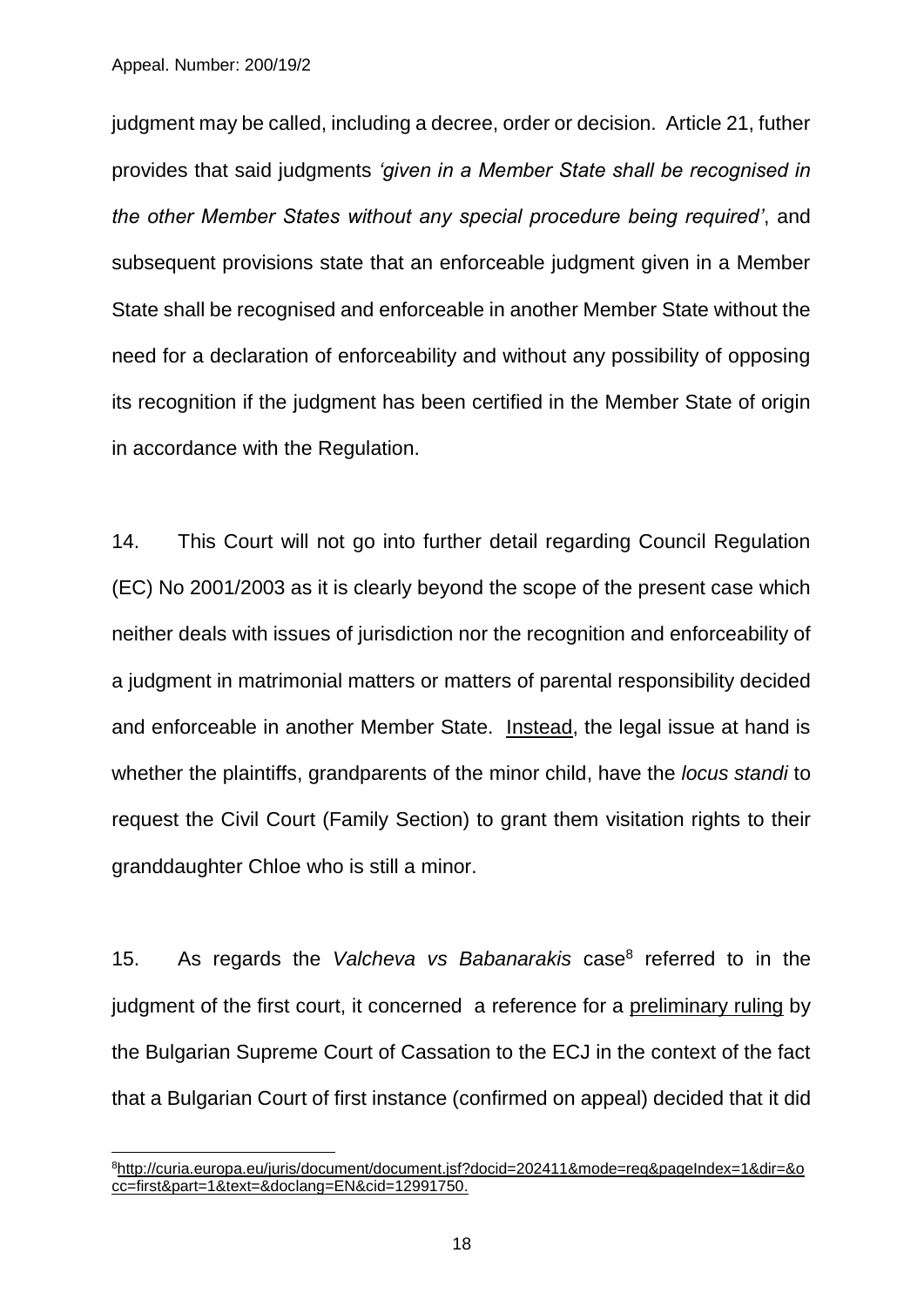not have jurisdiction to determine an application made by Valcheva to exercise rights of access to her grandson since the latter was habitually resident in Greece with his father, a Greek national, and therefore, in terms of the Brussels IIa Regulation, it was the Greek Courts that had jurisdiction over the matter.

16. It is pertinent to note however, that the Bulgarian Courts applied the Brussels IIa Regulation only as regards the issue of jurisdiction. The substantive right claimed by Valcheva was based in terms of the national law of Bulgaria, namely Article 128 of the *Semeen kodeks* (Family Code) which provides as follows:

*" (1) The grandfather and the grandmother may apply to the Rayonen sad (District Court) at the place where the child currently resides for determination of measures governing their rights of access, if this is in the child's interests. The child shall also have the right to make such application."*

17. Further to an appeal filed by Valcheva before the Bulgarian Supreme Court of Cassation contesting this decision on a point of law, the following question was sent to the ECJ for a preliminary ruling:

*"Is the concept of "rights of access" used in Article 1(2)(a) and Article 2.10 of Regulation No 2201/2003 to be interpreted as encompassing not only access between the parents and the child but also the child's access to relatives other than the parents, that is to say the grandparents?"*

# 18. In the judgment the court said:

*"15. By its question, the referring court seeks to determine whether rights of access of grandparents to their grandchild come within the scope of Regulation No 2201/2003, in order to determine whether the court having jurisdiction to rule on an application, such as that made by Ms Valcheva concerning those rights of access, has to be determined on the bais of that regulation or on the basis of the rules of private internationa law"*.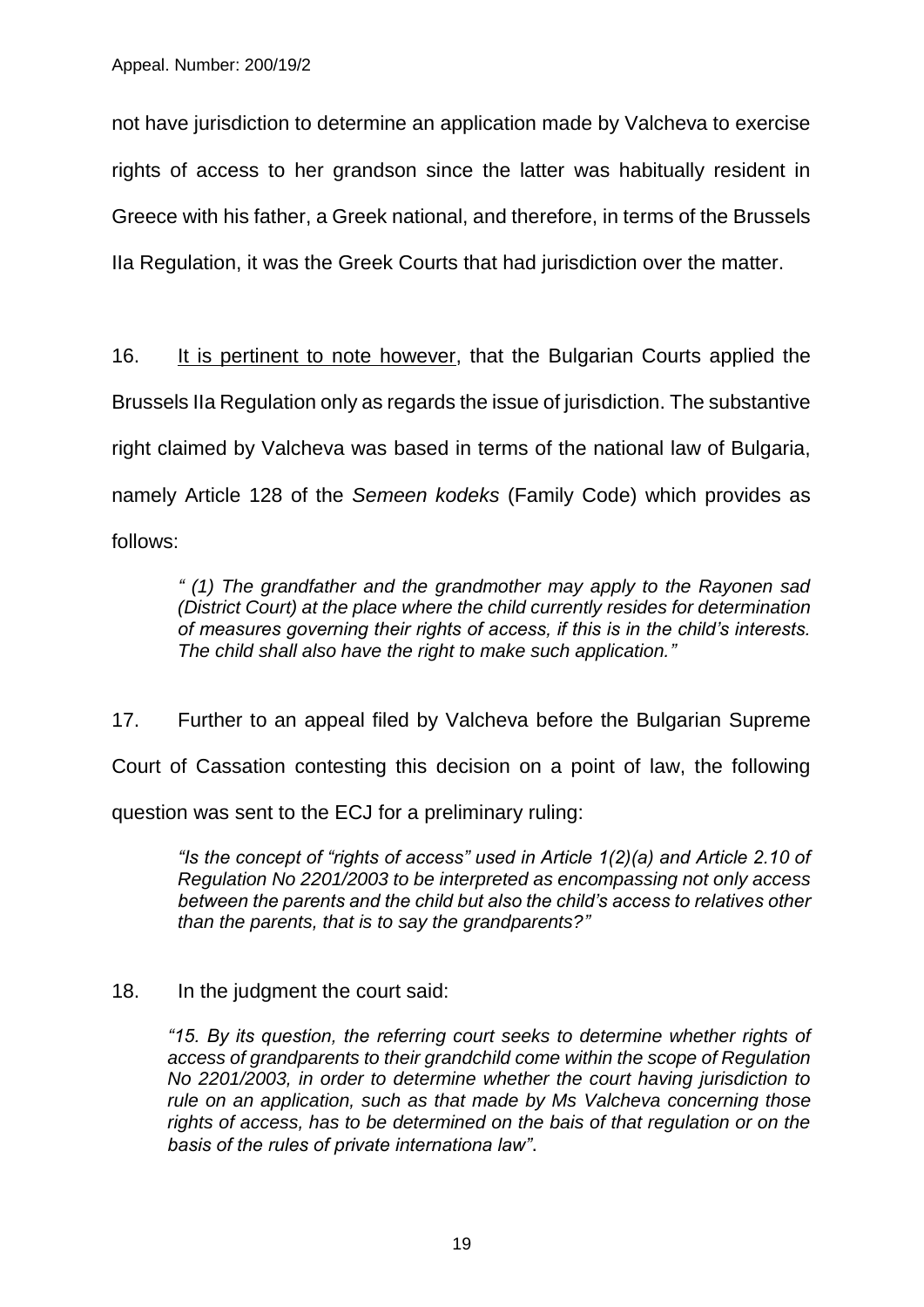Appeal. Number: 200/19/2

19. Whereas the ECJ replied that '*the answer to the question referred is that the concept of 'rights of access' referred to in Article 1(2)(a) and in Article 2.7 and 2.10 of Regulation No 2201/2003 must be interpreted as including rights of access of grandparents to their grandchildren'*, it also decided that in order to avoid the adoption of conflicting measures by different courts, and in the best interests of the child, the same court — as a general rule, the court of the child's habitual residence — should rule on rights of access.

20. However, the rules of jurisdiction and recognition and enforcement of judgments established in Council Regulation (EC) No 2201/2003 apply to cases of rights of access of grandparents to their grandchildren only insofar as the applicable national law in any given case provides for said rights, as was the case of Valcheva under article 128 of the Bulgarian Family Code. In other words, the Brussels IIa Regulation does not grant the substantive right of action to grandparents for visitation rights with their grandchildren as this is a matter of applicable national law.

21. As noted by the appellants this is not an entirely novel issue for our domestic courts. In the case of *RB noe vs RBM* decided on the 3rd July 2019, the Civil Court (Family Section) held as follows:

*"Il-Qorti taghraf illi huwa minnu dak li targumenta l-intimata illi d-dritt Malti ma jirrikonoxxix access versu n-nanniet.*

*"B'referenza ghas-sentenza fl-ismijiet Neli Valcheva vs Georgios Babanarakis citata mir-rikorrent, il-Qorti tirrileva illi din is-sentenza m'hijiex applikabbli filkaz odjern peress illi a kuntrarju tal-ligi Maltija, il-ligi Bulgara fl-Artikolu 128 tal-Kodici tal-Familja tipprovdi ghal dritt ta' access ghan-nanniet, u kien a bazi ta'*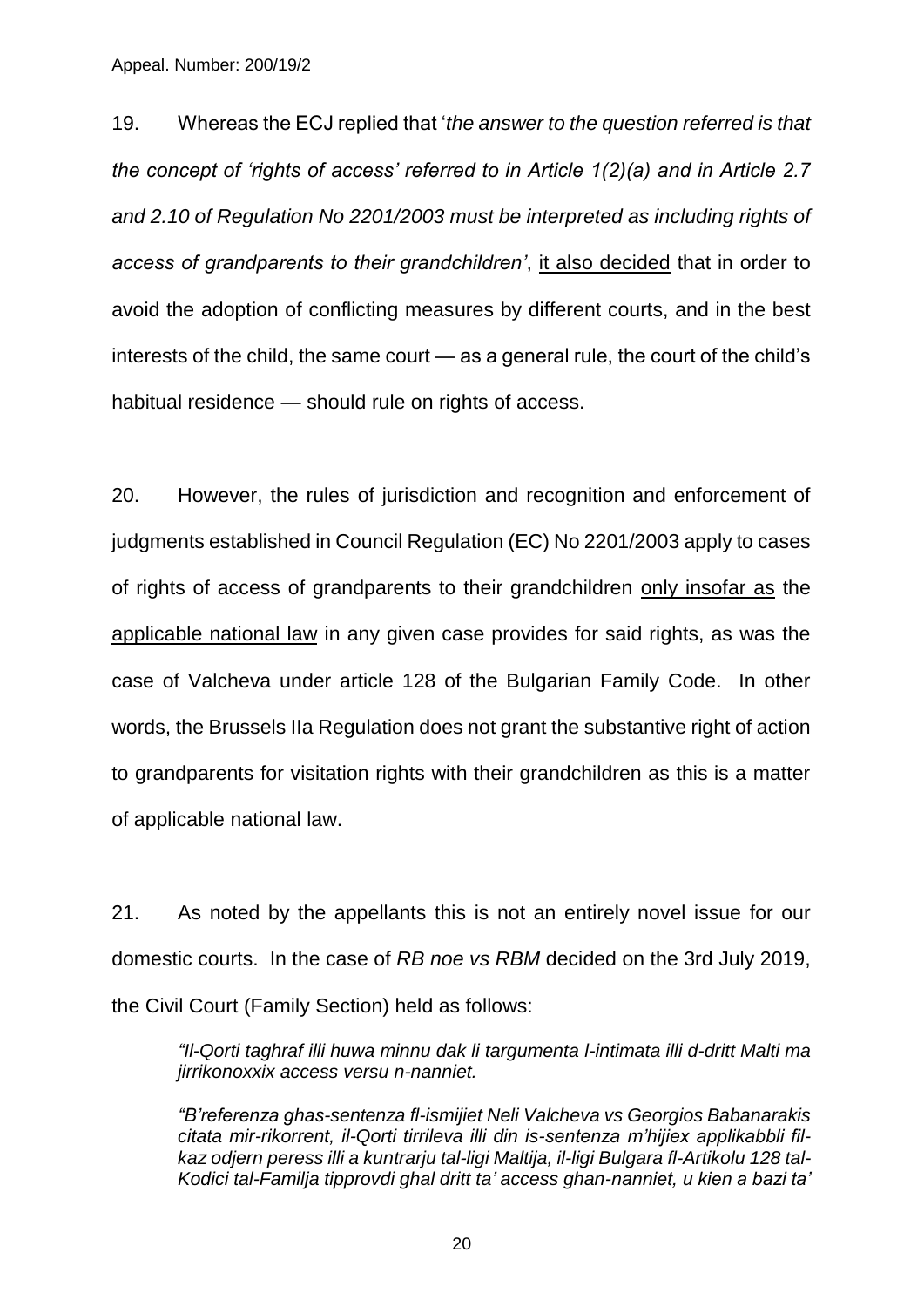*dan l-artikolu li n-nanna tal-minuri f'dik il-kawza kienet ghamlet talba ghallaccess mal-minuri. Il-Qorti tirrileva wkoll illi r-Regolament tal-Kunsill numru 2201/2003 ma jistabilixxix drittijiet t'access ghall-genituri jew membri ohra talfamilja. Dan ir-regolament jistabilixxi biss regoli rigward il-gurisdizzjoni tal-Qrati u r-rikonoxximent u l-infurzar ta' decizjonijiet moghtija mill-Qrati tal-Istati membru tal-Unjoni Ewropeja fl-ambitu ta' kwistjonijiet specifici tal-ligi talfamilja, inkluz kawzi u decizjonijiet dwar drittijiet t'access lejn tfal minuri. Dan jidher b'mod car mill-Artikolu 41 li jipprovdi dwar ir-rikonoxximent u l-infurzar ta' sentenzi li jiddeterminaw id-drittijiet t'access, izda ma jakkordawx xi drittijiet t'access:*

*"Id-drittijiet t'access imsemmija fl-Artikolu 40(1)(1) moghitja f'sentenza nfurzabbli li tkun inghatat fi Stat Membru ghandhom jigu rikonoxxuti u jkunu nfurzabbli fi Stat Membru iehor minghajr il-bzonn ta' dikjarazzjoni ta' l-infurzabbilita minghajr ebda possibilita li ssir opposizzjoni ghar-rikonoxximent taghhom jekk is-sentenza tkun giet iccertifikata fl-Istat Membru ta' l-origini skond il-paragrafu 2."*

*"Fi kliem iehor, sabiex ikunu applikabbli r-Regolament u s-sentenza citati mirrikorrent fir-rigward tan-nanniet tal-minuri, irid ikun hemm ligi domestika illi tirrikonixxi dan id-dritt. Il-Ligi Maltija ma tirrikonoxxix id-dritt tan-nanniet ghallaccess, u ghalhekk dak citat mir-rikorrent m'huwiex applikabbli."*

22. The appellants are also aggrieved by the fact that the first court decided that plaintiffs enjoy a legal right to access with their grandchildren on the basis of the European Convention of Human Rights and the incorrect application of the relative jurisprudence.

23. The court notes that in the case Manuello and Nevi v. Italy (107/10) decided by the ECtHR on the 20th January 2015, and referred to in the first court's judgment, the merits were very different from the present case. According to the facts listed in that judgment, Manuello and Nevi (the grandparents) were given custody of their minor niece further to criminal proceedings against the child's father for alleged sexual abuse:

*"12. Il 9 ottobre 2002 il tribunale incaricò i servizi sociali e gli psicologi di seguire M.C., affidò la custodia della minore ai nonni materni, autorizzò la*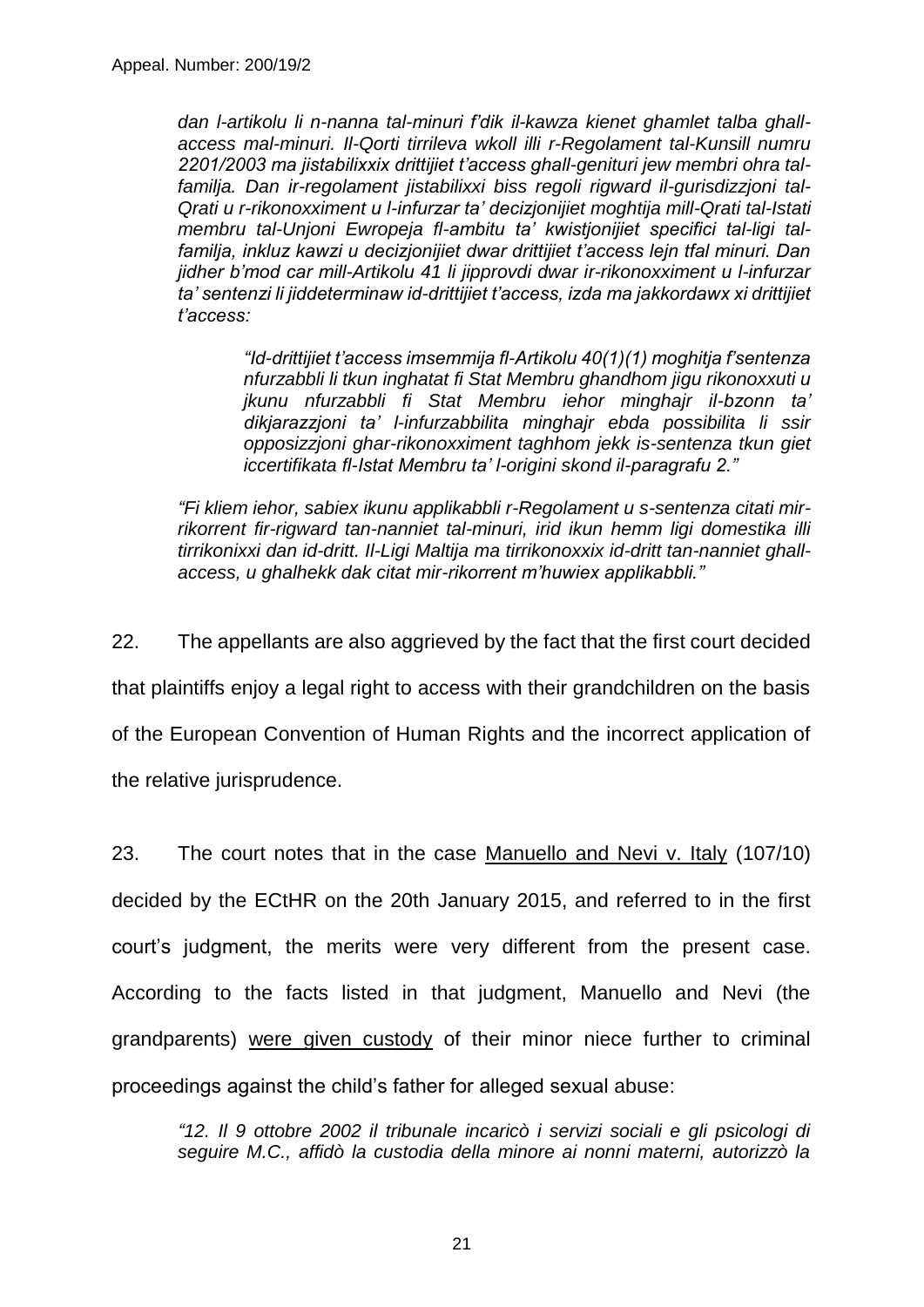*madre a vedere liberamente M.C. e autorizzò il padre a vedere la figlia secondo le modalità stabilite dai servizi sociali."*

The finding of breach of Manuello and Nevi's fundamental human rights under article 8 of the Convention was based on specific shortcomings of the competent authorities and of the Italian Court:

*"54. La Corte osserva che, nel caso di specie, l'impossibilità per i ricorrenti di vedere la nipote è stata la conseguenza, in un primo momento, della mancanza di diligenza delle autorità competenti e, in un secondo tempo, della decisione di sospendere gli incontri. I ricorrenti non hanno potuto ottenere la realizzazione, in un tempo ragionevole, di un percorso di riavvicinamento con la nipote, né far rispettare il loro diritto di visita, così come era stato riconosciuto dalla decisione del tribunale del 16 febbraio 2006."* (emphasis by this Court)

24. In the present case the minor has absolutely no contact with her grandparents since her parents have refused.

25. The ECtHR has confirmed that ties between the grandparents and their

grandchildren fell within the scope of family ties for the purposes of Article 8.

However, in Kruškić v. Croatia (application 10140/13) decided on the 25th

November 2014, the ECtHR said:

*"111. Thus, the right to respect for family life of grandparent in relation to their grandchildren primarily entails the right to maintain a normal grandparentgrandchild relationship through contacts between them.*

"*112. However, the Court reiterates that contacts between grandparents and grandchildren normally take place with the agreement of the person who has parental responsibility which means that access of a grandparent to his or her grandchild is normally at the discretion of the child's parents (see Price, cited above; and Lawlor, cited above)".*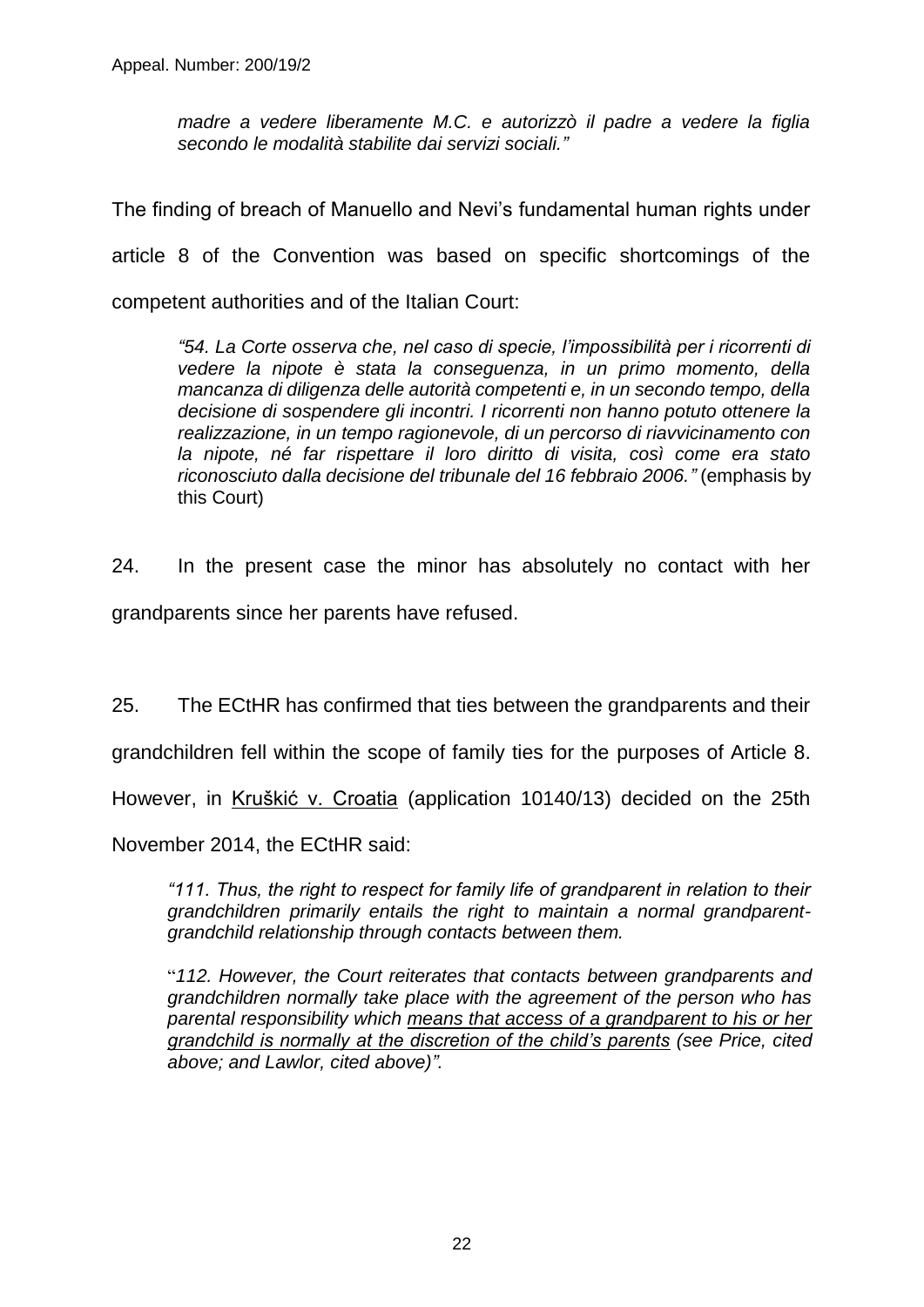26. This notwithstanding, the issue in the present case is whether or not Maltese ordinary law grants the grandparents a possibility to make a request to the court to be granted access to their grandchildren.

27. In the Civil Code there is no express provision of law granting grandparents such a right.

28. However, according to article 7(2) of the Civil Code grandparents have an obligation to provide maintenance for their grandchildren in particular circumstances:

*"7(2) In default of the parents, or where the parents do not possess sufficient means, the liability for the maintenance and education of the children devolves on the other ascendants".* 

29. An obligation which leads to the participation of the grandparents in the life of grandchildren. The law also provides that children have an obligation to provide maintenance to their ascendants in case of indigence (art. 8 of the Civil Code). Such obligations would not seem to be justified if it is declared that in all cases, irrespective of the circumstances, grandparents have absolutely no right to ask the Court to authorize them to have some form of contact with their grandchild.

30. These obligations are in themselves a confirmation that Maltese law recognises the existence of a special relationship between grandparents and their grandchildren, and therefore grandparents have an interest in making a request to have some form of contact with their grandchildren.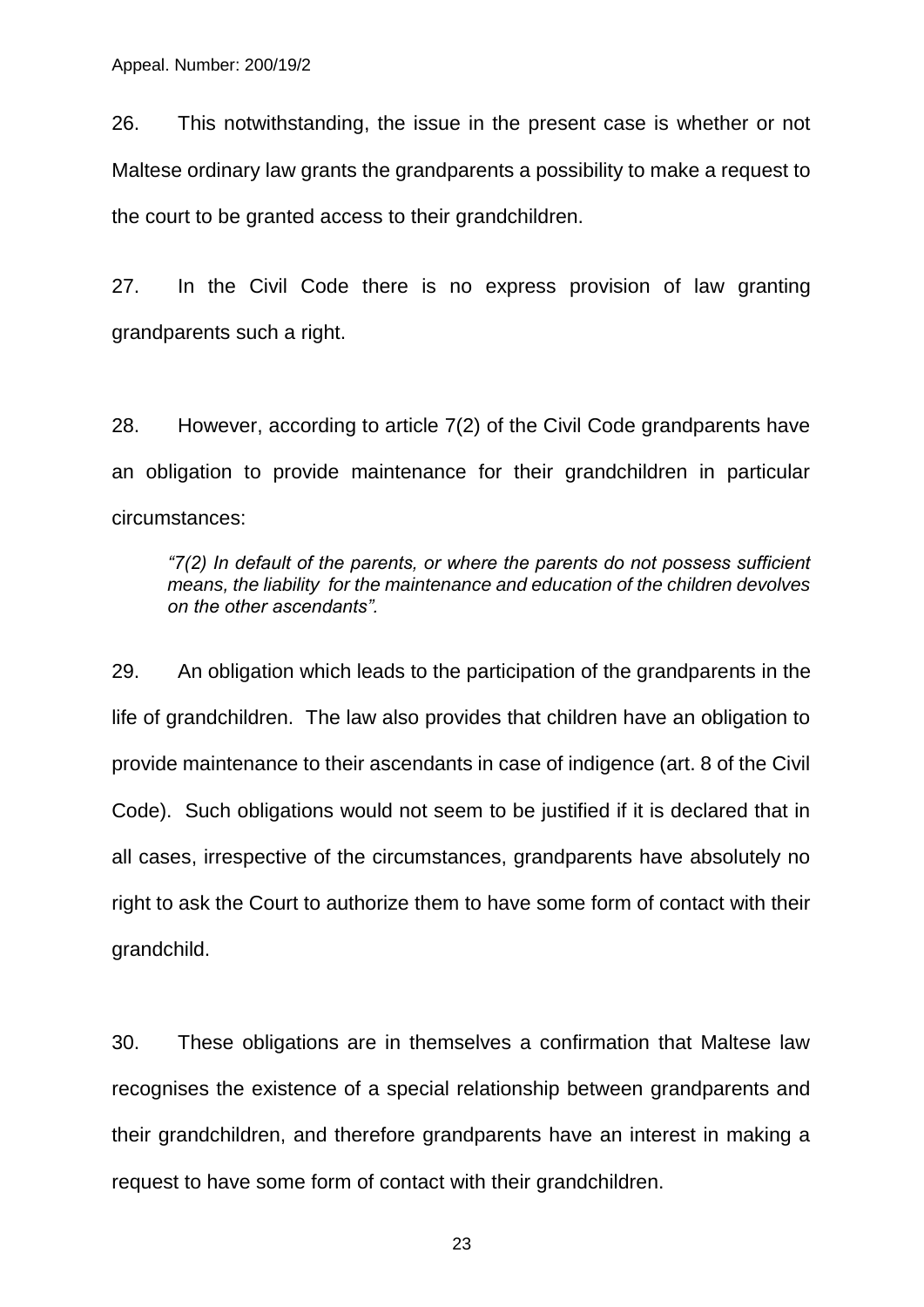31. Grandparents are normally close family members. Obviously each case has its particular circumstances and fact. There may be circumstances where it is justified that grandparents do not have any contact with their grandchildren.

32. Plaintiffs, in their sworn application, also referred to article 149 of the Civil Code, which provides that the Civil Court (Family Section) may:

*"upon good cause being shown, give such directions as regards the person or the property of a minor as it may deem appropriate in the best interests of the child."*

33. This provision of law is in itself relevant once Maltese Law recognises the existence of a relationship between grandparents and their grandchildren. Minors do not have an independent voice. The interest of the parents, who have parental authority over their children, are not always in tune.

34. Therefeore, the Court concludes that the plaintiffs do have a juridical interest in this case wherein their request to the Court is to grant them access to their grandchild. Obviously it is the Family Court that has to decide on whether in this particular case it is in the best interests of the child to have any form of contact with her grandparents, after taking into account the objection of the parents.

35. The defendants also complain that the appealed judgment has: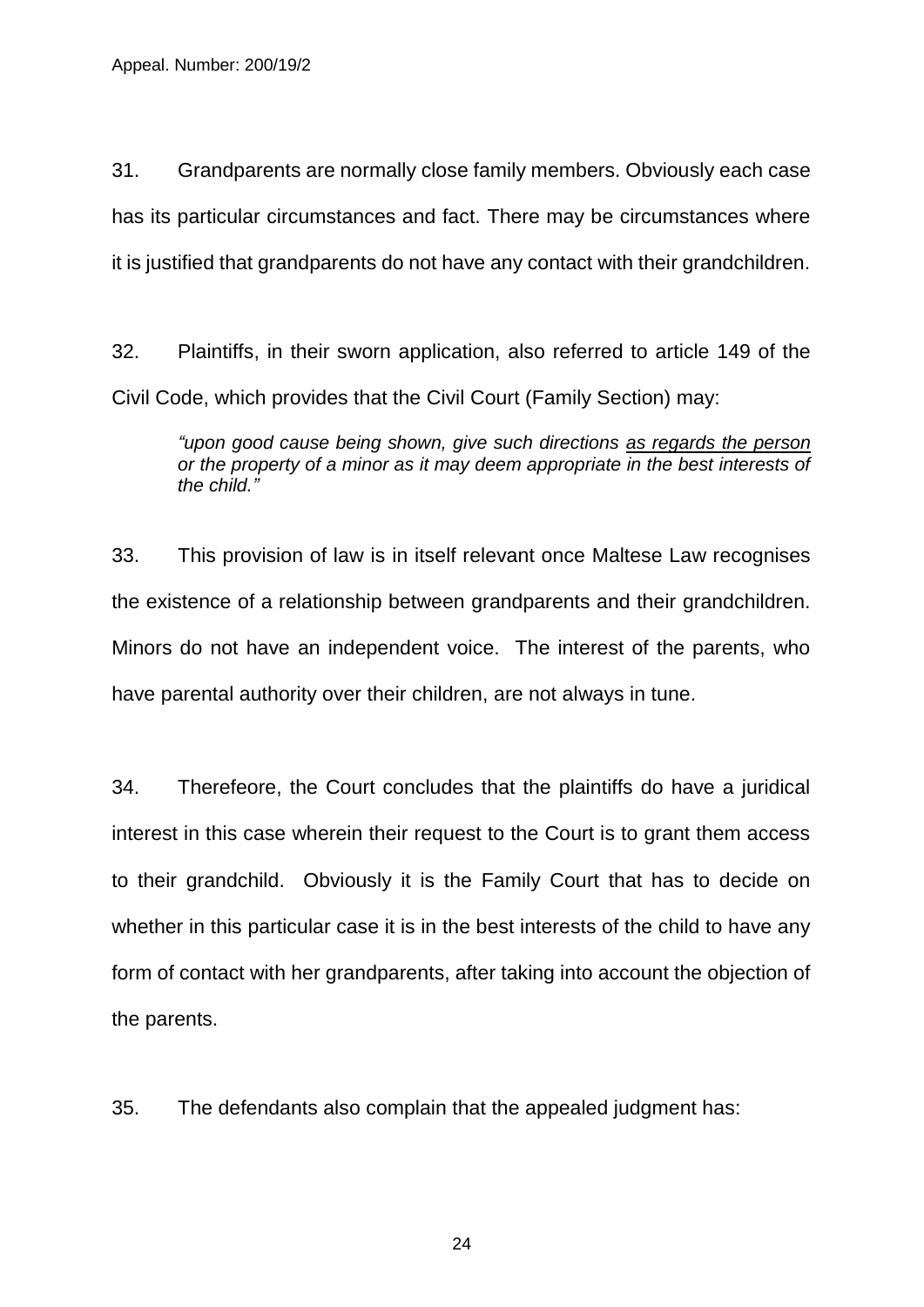*"28..... created a scenario where children may become the victims of innumerable legal suits, as various people in their life try to claw for themselves a part of that child's life against the parents wishes, that they can enforce under threat of imprisonment of the parents. It is not in children's best interest for it to even be possible that they may end up the object of so much litigation. It is absolute irrelevant that the decision on the meirt would be taken in the child's best interests, because children's best interests dictate that they are not put through so much court litigation in the first place, and the consequent conflicts of loyalty that these will cause for the child.*

"*29. Furthermore, with court-mandated access rights for various relatives, nonbiological fathers, ex-partners and possibly even close family friends who may all fall within the definition of family life children will barely have time to breathe as parents whizz their children from one access to the next, while the threat of imprisonment for failing to obey court-mandated access looms ominously over their head. How could it possibly be in children's best interest that their time is taken over by the various people who may claim enforceable visitation rights with tem, restricting not only the time available for them to purse their interests, but also the time that they have to spend with their parents ?"*.

36. However, in this case we are dealing with grandparents and not other persons. Furthermore, it will now be up to the Family Court to decide on the merits of the case, and therefore whether the grandparents should have any contact with their granddaughter. The Court is certainly not declaring that the plaintiffs have a guaranteed right to visit or have contact with their granddaughter. However, as grandparents, they do have a right to ask for visitation. The Family Court will then take a decision based on the best interests of the child.

37. The final complaint of the defendants is that the decision as to who has contact with the child is an intrinsic part of parental authority. They claim that the State's role in the upbringing of children is a subsidiary and supportive one.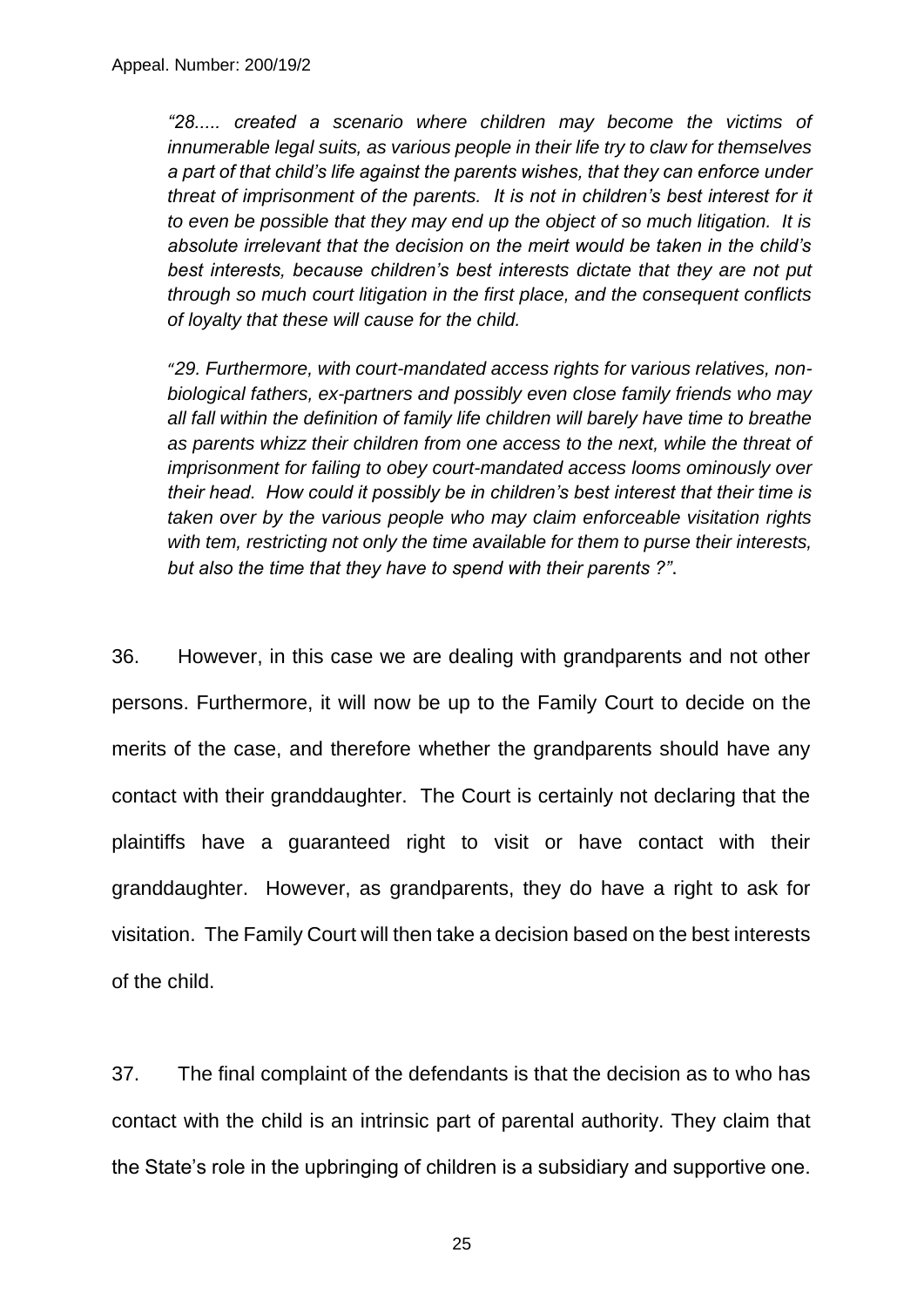Furthermore, they claim that in this particular case there is no objective reason for the State to interfere with the exercise of appellant's parental authority.

38. It is evident that the mother of the child is not on good terms with her parents. This notwithstanding, a decision can only be taken as to what is best for the child once evidence is produced by both parties. The fact that parental authority is vested in the parents, does not mean that the parents have the last say on all matters that concern the child. Article 149 of the Civil Code is very clear on this matter, and the defendants complaints merits no further consideration.

39. As a final point the Court remarks that this judgment does not imply that where the parents have the parental authority over their children, the grandparents can interfere in their grandchildren's upbringing. The decision deals with the opportunity given to grandparents to seek contact with a minor grandchild, whereby if circumstances are right the minor will undoubtedly reap benefits from keeping contact with his ascendants. A relationship recognised by the law itself as explained above.

For these reasons the Court rejects the appeal filed by defendants, with costs at their charge.